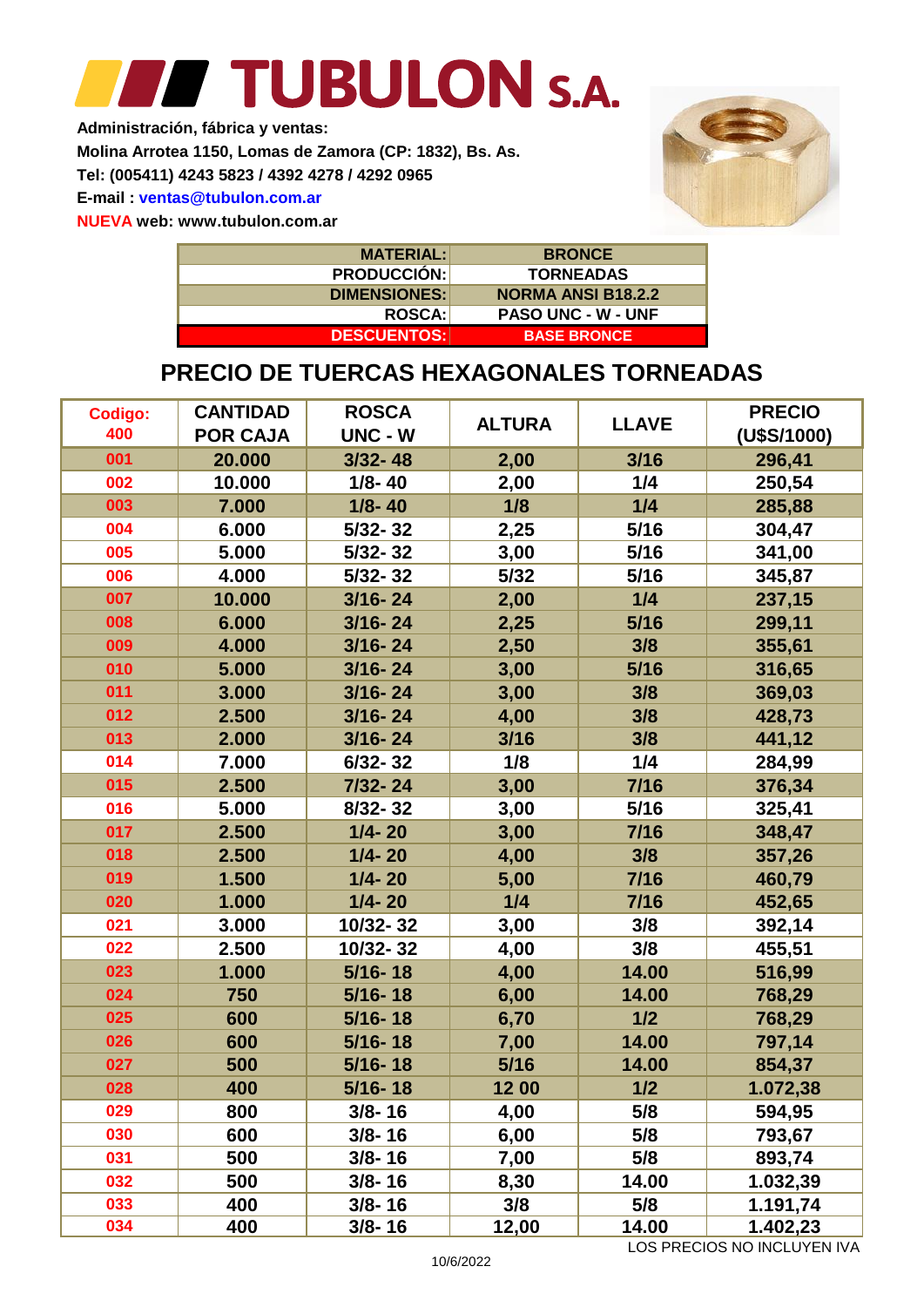**Molina Arrotea 1150, Lomas de Zamora (CP: 1832), Bs. As. Tel: (005411) 4243 5823 / 4392 4278 / 4292 0965 E-mail : ventas@tubulon.com.ar Administración, fábrica y ventas: NUEVA web: www.tubulon.com.ar**



### **PRECIO DE TUERCAS HEXAGONALES TORNEADAS**

| Codigo:<br>400 | <b>CANTIDAD</b><br><b>POR CAJA</b> | <b>ROSCA</b><br>UNC - W | <b>ALTURA</b>   | <b>LLAVE</b> | <b>PRECIO</b><br>(U\$S/1000) |
|----------------|------------------------------------|-------------------------|-----------------|--------------|------------------------------|
| 035            | 400                                | $7/16 - 14$             | 6,00            | 3/4          | 1.468,58                     |
| 036            | 400                                | $7/16 - 14$             | 9,30            | 5/8          | 1.215,63                     |
| 037            | 200                                | $7/16 - 14$             | 7/16            | 3/4          | 2.140,35                     |
| 038            | 250                                | $7/16 - 14$             | 13              | 5/8          | 1.865,51                     |
| 039            | 400                                | $1/2 - 12$ w            | $6\phantom{1}6$ | 3/4          | 1.425,31                     |
| 040            | 200                                | $1/2 - 12$ w            | 7/16            | 3/4          | 2.033,44                     |
| 041            | 150                                | $1/2 - 12$ w            | 1/2             | 7/8          | 3.421,47                     |
| 042            | 200                                | $1/2 - 13$              | 10,80           | 3/4          | 1.966,66                     |
| 043            | 150                                | $9/16 - 12$             | 12              | 7/8          | 3.892,51                     |
| 044            | 100                                | $9/16 - 12$             | 9/16            | 1"           | 5.719,57                     |
| 045            | 100                                | $5/8 - 11$              | 14              | 15/16        | 4.566,74                     |
| 046            | 80                                 | $5/8 - 11$              | 5/8             | 27           | 5.573,07                     |
| 047            | 80                                 | $3/4 - 10$              | 16,00           | 27           | 5.708,94                     |
| 048            | 50                                 | $3/4 - 10$              | 3/4             | 11/4         | 8.137,85                     |
| 049            | 28                                 | $7/8 - 9$               | 19              | 11/4         | 8.539,95                     |
| 050            | 50                                 | $7/8 - 9$               | 7/8             | $11/2$       | 14.879,99                    |
| 051            | 24                                 | $1 - 8$                 | 22              | 36,0         | 14.661,35                    |
| 052            | 20                                 | $1 - 8$                 | 1"              | 15/8         | 18.559,87                    |
| 053            |                                    | $11/4 - 7$              | 11/4            | 2"           | 36.289,86                    |
| 054            |                                    | $11/2 - 6$              | 11/2            | 21/4         | 49.251,02                    |
| 055            |                                    | $2" - 4,5$              | 2"              | 3"           | 103.913,28                   |

LOS PRECIOS NO INCLUYEN IVA



#### **PRECIO DE TUERCAS HEXAGONALES ROSCA UNF**

| <b>Codigo:</b><br>401 | <b>CANTIDAD</b><br><b>POR CAJA</b> | <b>ROSCA</b><br><b>UNF</b> | <b>ALTURA</b>   | <b>LLAVE</b> | <b>PRECIO</b><br>(U\$S/1000) |
|-----------------------|------------------------------------|----------------------------|-----------------|--------------|------------------------------|
| 001                   | 1.500                              | $1/4 - 28$                 | 5,00            | $7/16$       | 481,08                       |
| 002                   | 600                                | $5/16 - 24$                | 6,70            | 1/2          | 582,56                       |
| 003                   | 400                                | $5/16 - 24$                | 12,00           | 1/2          | 1.072,38                     |
| 004                   | 500                                | $3/8 - 24$                 | 8,30            | 14.00        | 1.032,39                     |
| 005                   | 400                                | $3/8 - 24$                 | 12,00           | 14.00        | 1.402,23                     |
| 006                   | 400                                | $7/16 - 20$                | 9,30            | 5/8          | 1.215,63                     |
| 007                   | 200                                | $7/16 - 20$                | 13              | 5/8          | 1.865,51                     |
| 008                   | 200                                | $1/2 - 20$                 | 10,80           | 3/4          | 1.966,66                     |
| 009                   | 150                                | $9/16 - 18$                | 12,00           | 7/8          | 3.892,51                     |
| 010                   | 100                                | $5/8 - 18$                 | 14,00           | 15/16        | 4.566,74                     |
| 011                   | 80                                 | $3/4 - 16$                 | 10/6/2022 16,00 | 27.00        | 5.708,94                     |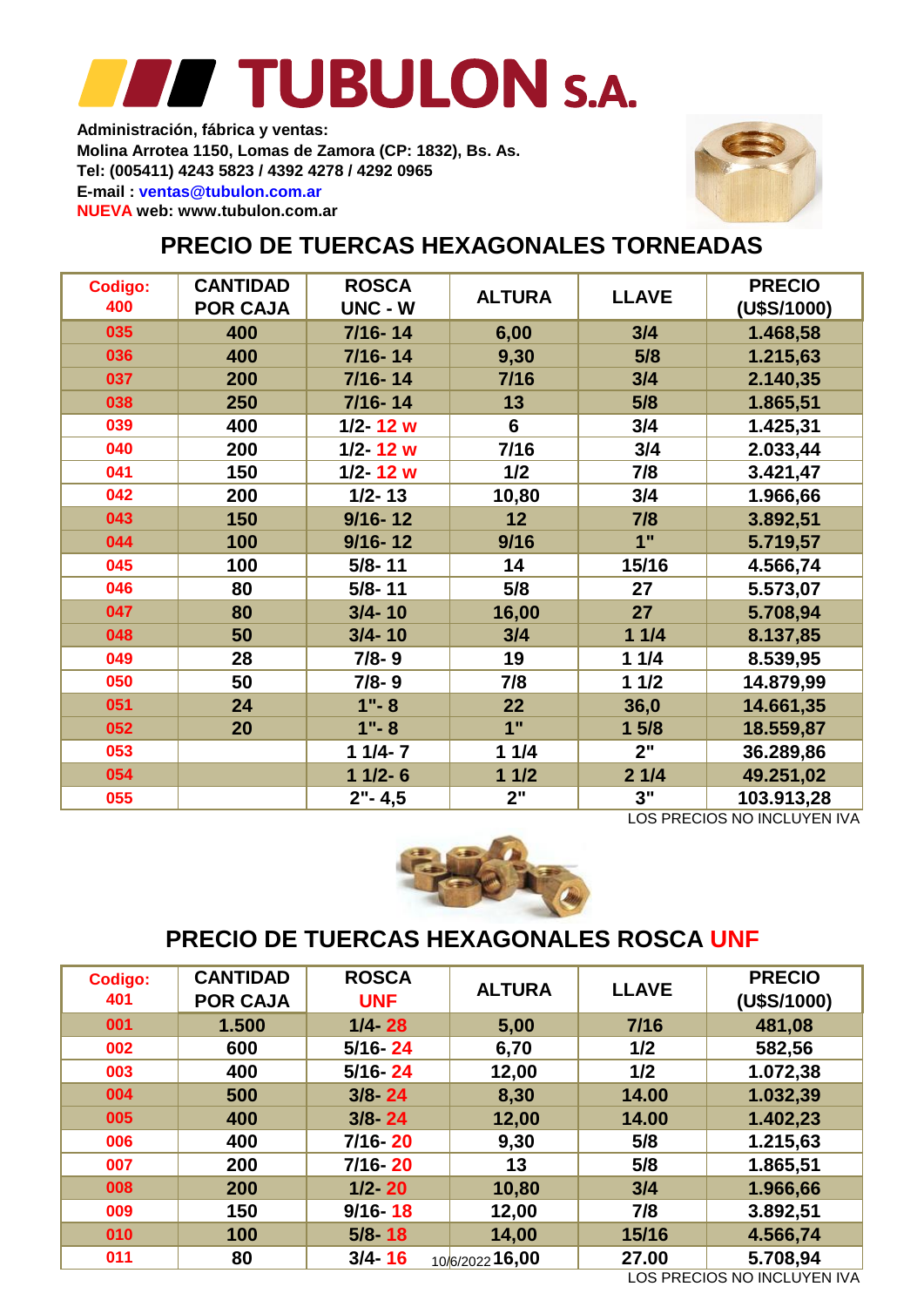**Administración, fábrica y ventas:**

**Molina Arrotea 1150, Lomas de Zamora (CP: 1832), Bs. As.**

**Tel: (005411) 4243 5823 / 4392 4278 / 4292 0965**

**E-mail : ventas@tubulon.com.ar**

**NUEVA web: www.tubulon.com.ar**



| <b>MATERIAL:</b>    | <b>BRONCE</b>        |
|---------------------|----------------------|
| <b>PRODUCCIÓN:</b>  | <b>TORNEADAS</b>     |
| <b>DIMENSIONES:</b> | <b>NORMA DIN 934</b> |
| <b>ROSCA:</b>       | PASO MA y MB         |
| <b>DESCUENTOS:</b>  | <b>BASE BRONCE</b>   |

### **PRECIOS DE TUERCA HEXAGONAL TORNEADA MÉTRICA**

| Codigo: | <b>CANTIDAD</b> | <b>ROSCA</b> | <b>ALTURA</b> | <b>LLAVE</b> | <b>PRECIO</b> |
|---------|-----------------|--------------|---------------|--------------|---------------|
| 402     | <b>POR CAJA</b> |              |               |              | (U\$S/1000)   |
| 001     | 20.000          | M2-0,40      | 2,00          | 4,75         | 306,07        |
| 002     | 20.000          | M2,50-0,45   | 2,00          | 5,00         | 213,74        |
| 003     | 20.000          | M2,60-0,45   | 2,00          | 5,00         | 213,74        |
| 020     | 10.000          | M3-0,50      | 2,40          | 5,50         | 213,74        |
| 021     | 7.000           | M3,50-0,60   | 2,80          | 6,00         | 256,55        |
| 040     | 5.000           | M4-0,70      | 3,20          | 7,00         | 333,02        |
| 041     | 4.000           | M5-0,80      | 4,00          | 8,00         | 383,67        |
| 042     | 2.000           | M6-1,00      | 5,00          | 10,00        | 436,19        |
| 043     | 1.500           | M7-1,00      | 5,50          | 11,00        | 531,44        |
| 060     | 750             | M8-1,25      | 6,50          | 13,00        | 755,11        |
| 061     | 700             | M8-1,25      | 6,50          | 14,00        | 756,11        |
| 063     | 500             | M8-1,25      | 12,00         | 12,00        | 1.033,61      |
| 062     | 400             | M8-1,25      | 12,00         | 13,00        | 1.322,87      |
| 080     | 400             | M10-1.25     | 8,00          | 17,00        | 1.430,83      |
| 082     | 350             | M10-1.25     | 14,00         | 14,00        | 1.355,75      |
| 084     | 150             | M10-1.25     | 15,00         | 17,00        | 2.407,80      |
| 081     | 400             | M10-1.50     | 8,00          | 17,00        | 1.430,83      |
| 083     | 350             | M10-1.50     | 14,00         | 14,00        | 1.355,75      |
| 085     | 150             | M10-1.50     | 15,00         | 17,00        | 2.407,80      |
| 100     | 200             | M12-1.50     | 10,00         | 19,00        | 1.965,71      |
| 101     | 200             | M12-1.75     | 10,00         | 19,00        | 1.965,71      |
| 120     | 150             | M14-2,00     | 11,00         | 22,00        | 3.425,99      |
| 121     | 100             | M16-2,00     | 13,00         | 24,00        | 4.065,18      |
| 122     | 90              | M18-2,50     | 15,00         | 27,00        | 5.658,82      |
| 140     | 70              | M20-2,50     | 16,00         | 30,00        | 7.480,01      |
| 141     | 60              | M22-2,50     | 18,00         | 32,00        | 8.141,96      |
| 143     | 60              | M24-3,00     | 19,00         | 36,00        | 11.898,80     |
| 144     | 30              | M27-3,00     | 22,00         | 41,50        | 18.289,79     |
| 150     | 20              | M30-3,50     | 24,00         | 46,00        | 25.024,05     |
|         |                 | M33-3,50     | 26,00         | 50,80        |               |
|         |                 | M36-4,00     | 29,00         | 55,00        |               |
|         |                 | M39-4,00     | 31,00         | 60,00        |               |
|         |                 | M42-4,50     | 32,00         | 65,00        |               |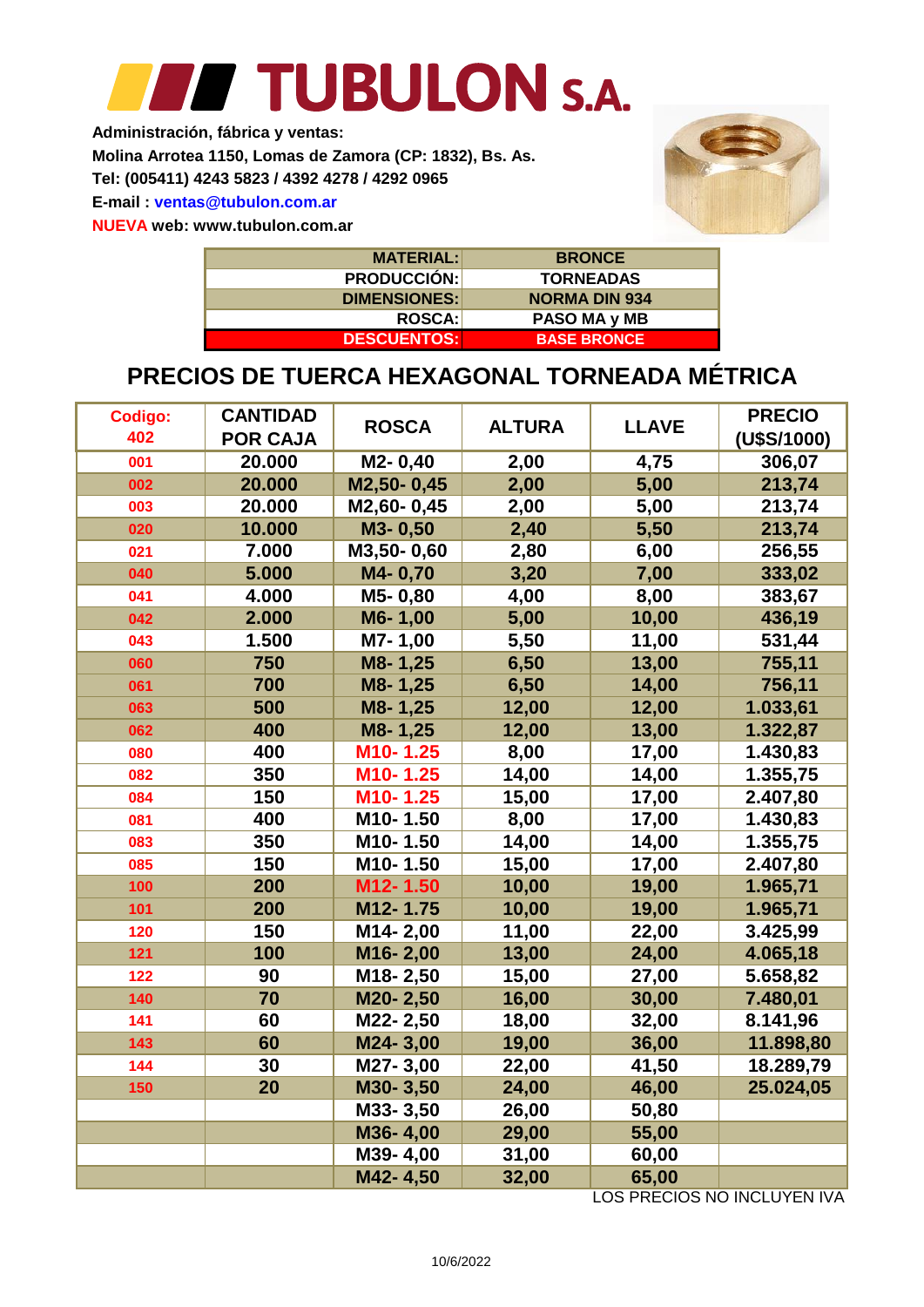**NUEVA web: www.tubulon.com.ar Administración, fábrica y ventas: Molina Arrotea 1150, Lomas de Zamora (CP: 1832), Bs. As. Tel: (005411) 4243 5823 / 4392 4278 / 4292 0965 E-mail : ventas@tubulon.com.ar**

> **MATERIAL: DESCUENTOS: DIMENSIONES: ROSCA: PRODUCCIÓN: BASE BRONCE NORMA UNC SEGÚN ESPECIFICACION TORNEADAS BRONCE**

### **PRECIO DE TUERCA HEXAGONAL ESTAMPADA**

| <b>CODIGO:</b><br>403 | <b>CANTIDAD</b><br><b>POR CAJA</b> | <b>ROSCA</b> | <b>ALTURA</b> | <b>LLAVE</b> | <b>PRECIO</b><br>(U\$S/1000) |  |  |  |
|-----------------------|------------------------------------|--------------|---------------|--------------|------------------------------|--|--|--|
| 001                   | 5.000                              | $1/8 - 40$   | 2,00          | 5,50         | 89,30                        |  |  |  |
| 002                   | 5.000                              | $1/8 - 40$   | 2,00          | 1/4          | 100,55                       |  |  |  |
| 003                   | 4.000                              | $5/32 - 32$  | 2,25          | 7,00         | 135,03                       |  |  |  |
| 004                   | 4.000                              | $5/32 - 32$  | 2,25          | $5/16$       | 180,48                       |  |  |  |
| 005                   | 5.000                              | $3/16 - 24$  | 2,00          | 1/4          | 94,68                        |  |  |  |
| 006                   | 4.000                              | $3/16 - 24$  | 2,25          | $5/16$       | 165,55                       |  |  |  |
| 007                   | 2.500                              | $3/16 - 24$  | 2,50          | 3/8          | 251,76                       |  |  |  |
| 008                   | 1.500                              | $1/4 - 20$   | 3,00          | 7/16         | 339,32                       |  |  |  |
|                       | I UG DBEGIUG NU INIGI I IAEN INY   |              |               |              |                              |  |  |  |



LOS PRECIOS NO INCLUYEN IVA

### **PRECIO DE TUERCA-CONTRA-TUERCA TORNEADA**

| <b>Codigo:</b><br>404 | <b>CANTIDAD</b><br><b>POR CAJA</b> | <b>ROSCA</b> | <b>ALTURA</b> | <b>LLAVE</b> | <b>PRECIO</b><br>(U\$S/1000) |
|-----------------------|------------------------------------|--------------|---------------|--------------|------------------------------|
| 001                   | 150                                | $1/2 - 12$   | 3/8           | 7/8          | 3.080,25                     |
| 002                   | 100                                | $5/8 - 11$   | 1/2           | 27,00        | 5.751,20                     |
| 003                   | 60                                 | $3/4 - 10$   | 5/8           | 11/4         | 8.503,23                     |
| 004                   | 28                                 | $7/8 - 9$    | 3/4           | 11/2         |                              |



LOS PRECIOS NO INCLUYEN IVA

### **PRECIOS DE TUERCA ALTA PROLONGADORA**

| Codigo:<br>405 | <b>CANTIDAD</b><br><b>POR CAJA</b> | <b>ROSCA</b> | <b>ALTURA</b> | <b>LLAVE</b> | <b>PRECIO</b><br>(U\$S/1000) |
|----------------|------------------------------------|--------------|---------------|--------------|------------------------------|
| 001            | 400                                | $1/4 - 20$   | 20            | 3/8          | 1.459,73                     |
| 002            | 300                                | $5/16 - 18$  | 25            | 7/16         | 2.318,94                     |
| 003            | 250                                | $3/8 - 16$   | 25            | 1/2          | 3.058,60                     |
| 004            | 120                                | $1/2 - 12$   | 40            | 5/8          | 7.365,04                     |
| 005            | 60                                 | $5/8 - 11$   | 40            | 7/8          | 12.296,16                    |
| 006            | 40                                 | $3/4 - 10$   | 45            | 15/16        | 15.147,46                    |

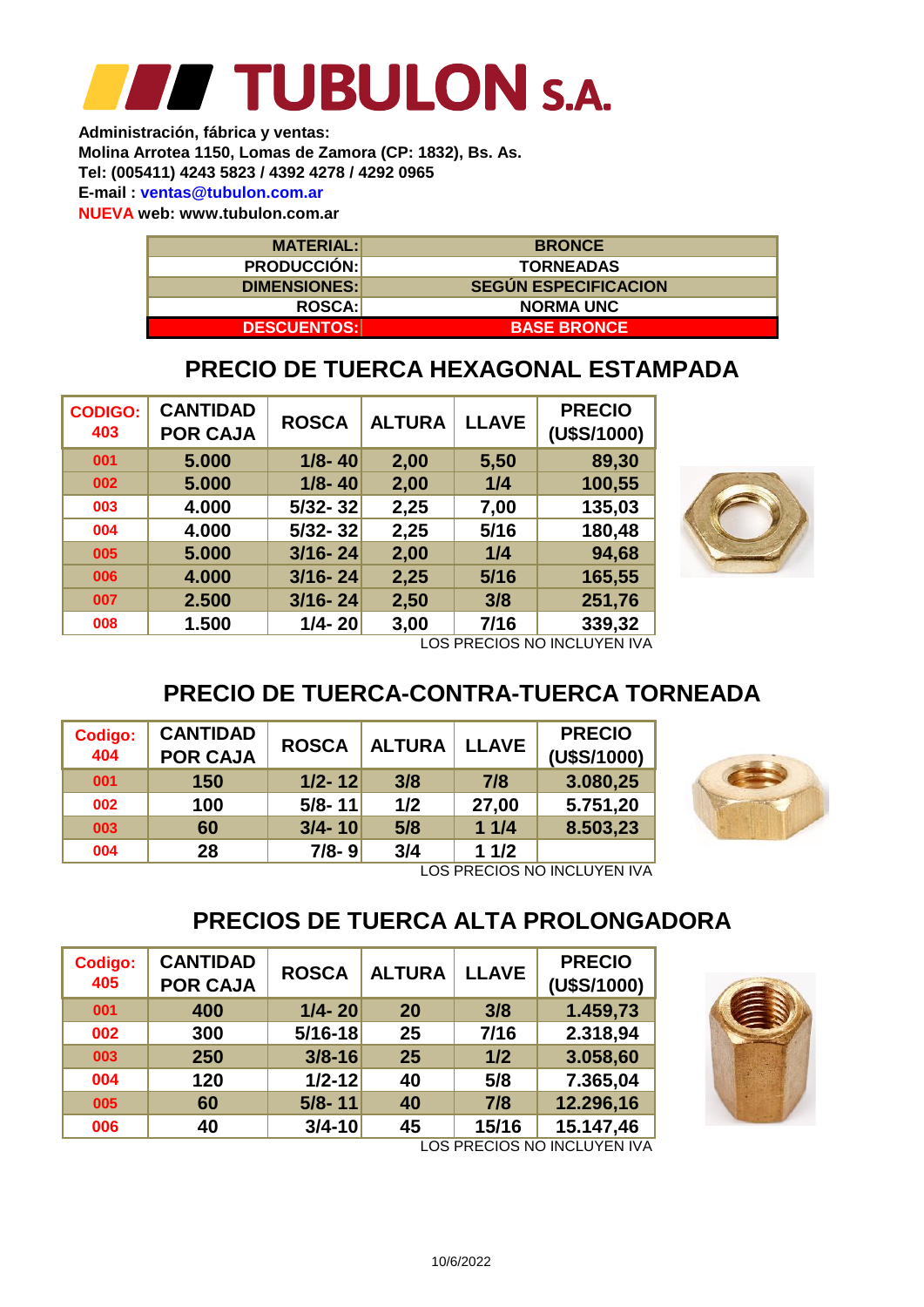**Administración, fábrica y ventas: Molina Arrotea 1150, Lomas de Zamora (CP: 1832), Bs. As. Tel: (005411) 4243 5823 / 4392 4278 / 4292 0965 E-mail : ventas@tubulon.com.ar NUEVA web: www.tubulon.com.ar**



| <b>MATERIAL:</b>                | <b>BRONCE</b>          |
|---------------------------------|------------------------|
| <b>PRODUCCIÓN:</b>              | <b>TORNEADAS</b>       |
| DIMENSIONES en PULGADAS:        | <b>NORMA SAE J483A</b> |
| <b>DIMENSIONES en MÉTRICAS:</b> | <b>NORMA DIN 1587</b>  |
| <b>DESCUENTOS:</b>              | <b>BASE BRONCE</b>     |

### **PRECIO DE TUERCA CIEGA TORNEADA EN PULGADAS**

| <b>Codigo:</b><br>406 | <b>CANTIDAD</b><br><b>POR CAJA</b> | <b>ROSCA</b><br>UNC - W | <b>ALTURA</b> | <b>LLAVE</b> | <b>PRECIO</b><br>(U\$S/1000) |
|-----------------------|------------------------------------|-------------------------|---------------|--------------|------------------------------|
| 001                   | 5.000                              | $1/8 - 40$              | 6,00          | 1/4          | 444,77                       |
| 002                   | 2.500                              | $5/32 - 32$             | 7,50          | 5/16         | 564,75                       |
| 003                   | 2.500                              | $3/16 - 24$             | 7,50          | 5/16         | 611,67                       |
| 004                   | 1.500                              | $3/16 - 24$             | 9,00          | 3/8          | 766,40                       |
| 005                   | 1.500                              | $1/4 - 20$              | 8,50          | 3/8          | 816,46                       |
| 006                   | 1.000                              | $1/4 - 20$              | 9,50          | 7/16         | 902,15                       |
| 009                   | 1.000                              | $5/16 - 18$             | 9,50          | 7/16         | 902,15                       |
| 010                   | 600                                | $5/16 - 18$             | 11,00         | 1/2          | 1.124,98                     |
| 011                   | 500                                | $5/16 - 18$             | 1/2           | 14,00        | 1.667,63                     |
| 012                   | 500                                | $3/8 - 16$              | 12,50         | 14,00        | 1.662,89                     |
| 013                   | 300                                | $3/8 - 16$              | 9/16          | 5/8          | 1.987,22                     |
| 014                   | 200                                | $7/16 - 14$             | 9/16          | 11/16        | 2.982,30                     |
| 015                   | 200                                | $1/2 - 12$              | 5/8           | 3/4          | 3.491,79                     |
| 016                   | 80                                 | $9/16 - 12$             | 21,00         | 1"           | 7.391,61                     |
| 017                   | 60                                 | $5/8 - 11$              | 23,00         | 27,00        | 9.466,34                     |
| 018                   | 40                                 | $3/4 - 10$              | 27,00         | 11/4         | 14.847,24                    |
| 020                   | 20                                 | $1 - 8$                 | 36,00         | 15/8         | 34.275,22                    |

LOS PRECIOS NO INCLUYEN IVA

### **PRECIO DE TUERCA CIEGA TORNEADA MÉTRICAS**

| <b>Codigo:</b><br>407 | <b>CANTIDAD</b><br><b>POR CAJA</b> | <b>ROSCA</b><br><b>MA</b> | <b>ALTURA</b> | <b>LLAVE</b> | <b>PRECIO</b><br>(U\$S/1000) |
|-----------------------|------------------------------------|---------------------------|---------------|--------------|------------------------------|
| 001                   | 5.000                              | M3-0,50                   | 5,00          | 5,50         | 454,00                       |
| 002                   | 4.000                              | M4-0,70                   | 6,20          | 7,00         | 668,96                       |
| 003                   | 2.500                              | M5-0,80                   | 7,20          | 8,00         | 733,22                       |
| 004                   | 1.000                              | M6-1,00                   | 9,00          | 10,00        | 795,02                       |
| 005                   | 500                                | M8-1,25                   | 12,00         | 13,00        | 1.188,60                     |
| 006                   | 300                                | M <sub>10</sub> -1,50     | 14,40         | 17,00        | 2.534,85                     |
| 007                   | 200                                | M12-1,75                  | 16,00         | 19,00        | 3.560,36                     |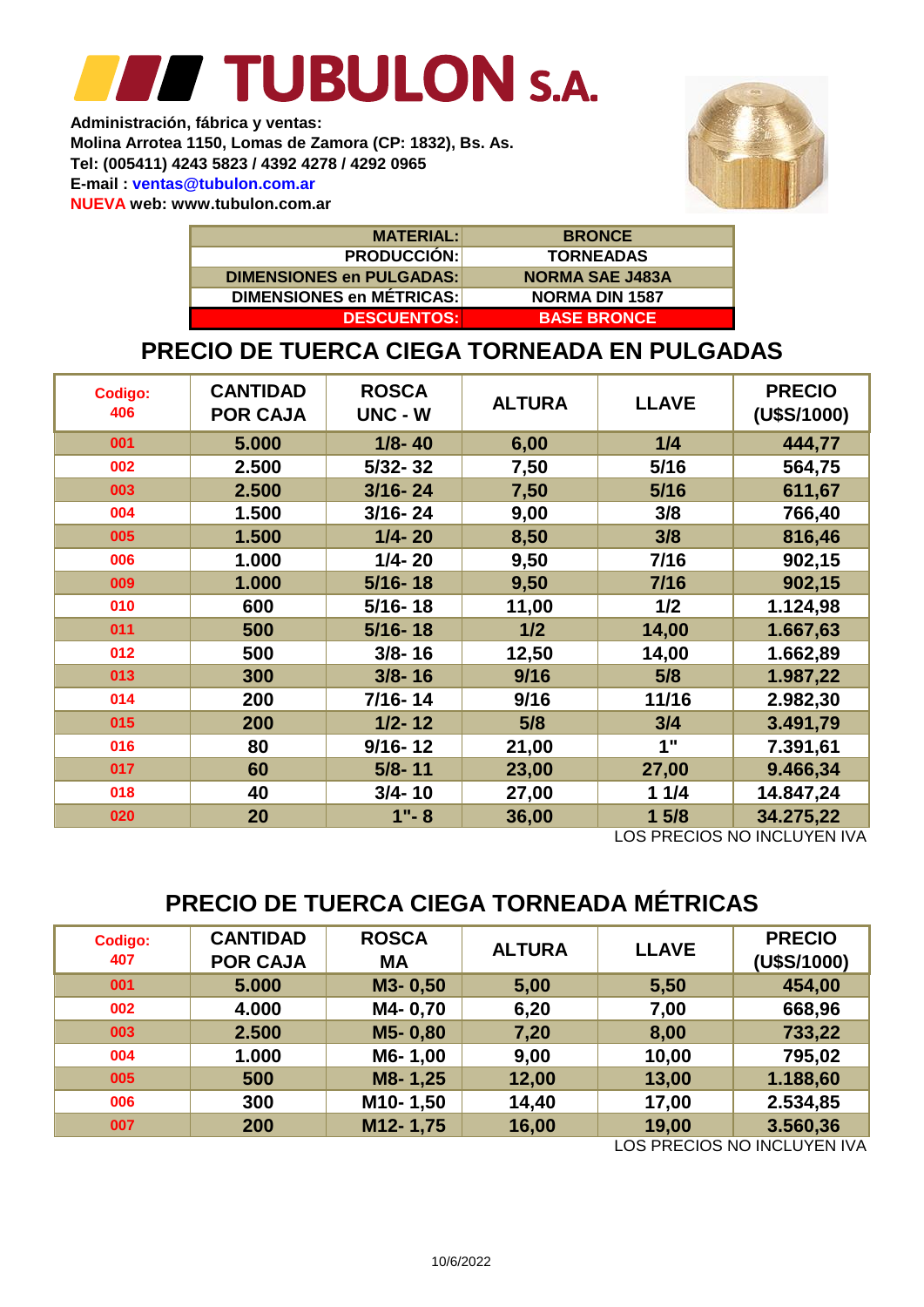## **FFIT TUBULON S.A.**

**Administración, fábrica y ventas: Molina Arrotea 1150, Lomas de Zamora (CP: 1832), Bs. As. Tel: (005411) 4243 5823 / 4392 4278 / 4292 0965 E-mail : ventas@tubulon.com.ar NUEVA web: www.tubulon.com.ar**



| <b>MATERIAL:</b>   | <b>ALUMINIO</b>             |
|--------------------|-----------------------------|
| <b>PRODUCCIÓN:</b> | <b>TORNEADAS</b>            |
| <b>MEDIDAS:</b>    | <b>NORMA SAE J483A</b>      |
| <b>ROSCA:</b>      | <b>PASO UNC y WITHWORTH</b> |
| <b>DESCUENTOS:</b> | <b>BASE BRONCE</b>          |

#### **PRECIOS DE TUERCA CIEGA EN PULGADAS**

| Codigo:<br>408 | <b>CANTIDAD</b><br><b>POR CAJA</b> | <b>ROSCA</b> | <b>ALTURA</b> | <b>LLAVE</b> | <b>PRECIO</b><br>(U\$S/1000) |  |  |  |  |
|----------------|------------------------------------|--------------|---------------|--------------|------------------------------|--|--|--|--|
| 001            | 5.000                              | $1/8 - 40$   | 6,00          | 1/4          | 455,54                       |  |  |  |  |
| 002            | 2.500                              | $5/32 - 32$  | 7,50          | 5/16         | 596,25                       |  |  |  |  |
| 003            | 2.500                              | $3/16 - 24$  | 7,50          | 5/16         | 620,09                       |  |  |  |  |
| 004            | 1.500                              | $3/16 - 24$  | 9,00          | 3/8          | 765,58                       |  |  |  |  |
| 005            | 1.500                              | $1/4 - 20$   | 8,50          | 3/8          | 837,13                       |  |  |  |  |
| 006            | 1.000                              | $1/4 - 20$   | 9,50          | 7/16         | 882,45                       |  |  |  |  |
| 007            | 600                                | $5/16 - 18$  | 11,00         | 1/2          | 1.173,42                     |  |  |  |  |
| 008            | 500                                | $5/16 - 18$  | 1/2           | 14,00        | 1.747,05                     |  |  |  |  |
| 009            | 500                                | $3/8 - 16$   | 12,50         | 14,00        | 1.744,67                     |  |  |  |  |
| 010            | 300                                | $3/8 - 16$   | 9/16          | 5/8          | 2.098,79                     |  |  |  |  |
| 011            | 200                                | 7/16-14      | 9/16          | 11/16        | 3.150,58                     |  |  |  |  |
| 012            | 200                                | $1/2 - 12$   | 5/8           | 3/4          | 3.644,27                     |  |  |  |  |
| 013            | 80                                 | $9/16 - 12$  | 21,00         | 1"           | 7.612,90                     |  |  |  |  |
| 014            | 60                                 | $5/8 - 11$   | 23,00         | 27,00        | 9.542,35                     |  |  |  |  |
| 015            | 40                                 | $3/4 - 10$   | 27,00         | 11/4         | 15.602,63                    |  |  |  |  |
| 016            | 20                                 | $1 - 8$      | 36,00         | 15/8         | 35.774,89                    |  |  |  |  |
|                | LOS PRECIOS NO INCLUYEN IVA        |              |               |              |                              |  |  |  |  |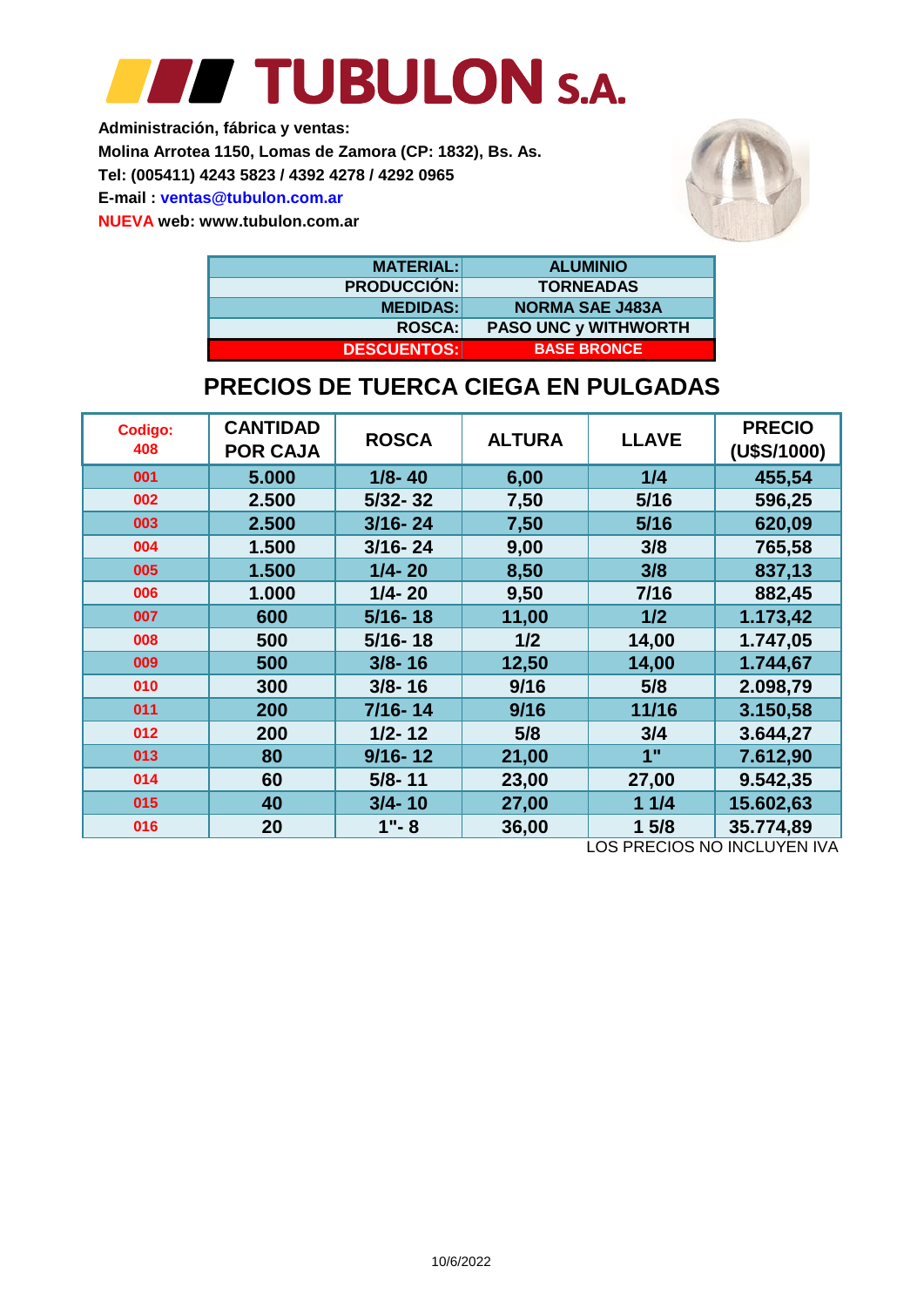**NUEVA web: www.tubulon.com.ar Administración, fábrica y ventas: Molina Arrotea 1150, Lomas de Zamora (CP: 1832), Bs. As. Tel: (005411) 4243 5823 / 4392 4278 / 4292 0965 E-mail : ventas@tubulon.com.ar**



| <b>MATERIAL:</b>                | <b>BRONCE</b>               |
|---------------------------------|-----------------------------|
| <b>PRODUCCIÓN:</b>              | <b>ESTAMPADA</b>            |
| <b>DIMENSIONES en PULGADAS:</b> | <b>SEGUN ESPECIFICACION</b> |
| <b>DIMENSIONES en MÉTRICAS:</b> | <b>NORMA DIN 315</b>        |
| <b>DESCUENTOS:</b>              | <u>I BASE BRONCE </u>       |

### **PRECIO DE TUERCAS MARIPOSAS**

| <b>Codigo:</b><br>409 | <b>CANTIDAD</b><br><b>POR CAJA</b> | <b>ROSCA</b><br><b>UNC - W</b> | <b>CUERPO</b> | <b>PRECIO (U\$S/100)</b> |
|-----------------------|------------------------------------|--------------------------------|---------------|--------------------------|
| 001                   | 100                                | $1/8 - 40$                     |               | 90,92                    |
| 002                   | 100                                | $5/32 - 32$                    |               | 90,92                    |
| 003                   | 100                                | $3/16 - 24$                    |               | 90,92                    |
| 004                   | 100                                | $1/4 - 20$                     |               | 105,25                   |
| 005                   | 100                                | $5/16 - 18$                    |               | 138,98                   |
| 006                   | 100                                | $3/8 - 16$                     |               | 162,02                   |
| 007                   | 100                                | $7/16 - 14$                    |               | 228,65                   |
| 008                   | 100                                | $1/2 - 12$                     |               | 228,65                   |

#### **PRECIO DE TUERCAS MARIPOSAS IMPORTADAS**

| <b>Codigo:</b><br>410 | <b>CANTIDAD</b><br><b>POR CAJA</b> | <b>ROSCA</b><br>UNC - W | <b>CUERPO</b> | <b>PRECIO (U\$S/100)</b> |
|-----------------------|------------------------------------|-------------------------|---------------|--------------------------|
| 001                   | 100                                | $1/8 - 40$              |               | 56,99                    |
| 002                   | 100                                | $5/32 - 32$             |               | 56,99                    |
| 003                   | 100                                | $3/16 - 24$             | <b>CHICA</b>  | 56,99                    |
| 004                   | 100                                | $3/16 - 24$             | <b>GRANDE</b> | 60,17                    |
| 005                   | 100                                | $1/4 - 20$              |               | 66,30                    |
| 006                   | 100                                | $5/16 - 18$             |               | 94,80                    |
| 007                   | 100                                | $3/8 - 16$              |               | 107,74                   |
| 008                   | 100                                | $7/16 - 14$             |               | 182,92                   |
| 009                   | 100                                | $1/2 - 12$              |               | 182,92                   |
| 010                   | 100                                | $5/8 - 11$              |               | 765,97                   |
| 011                   | 100                                | $3/4 - 10$              |               | 904,20                   |

### **PRECIO DE TUERCA MARIPOSA MÉTRICA**

| <b>Codigo:</b> | <b>CANTIDAD</b> | <b>ROSCA</b>          | <b>CUERPO</b> | <b>PRECIO (U\$S/100)</b> |
|----------------|-----------------|-----------------------|---------------|--------------------------|
| 411            | <b>POR CAJA</b> | <b>MA</b>             |               |                          |
| 001            | 100             | M3-0,50               |               | 106,74                   |
| 002            | 100             | M4-0,70               |               | 113,29                   |
| 003            | 100             | M5-0,80               |               | 113,29                   |
| 004            | 100             | M6-1,00               |               | 157,57                   |
| 005            | 100             | M8-1,25               |               | 213,28                   |
| 006            | 100             | M10-1,50              |               | 233,17                   |
| 007            | 100             | M12-1,75              |               | 342,18                   |
| 008            | 100             | M16-2,00              |               | 1.797,54                 |
| 009            | 100             | M20-2,50<br>10/6/2022 |               | 2.120,76                 |
|                |                 |                       |               |                          |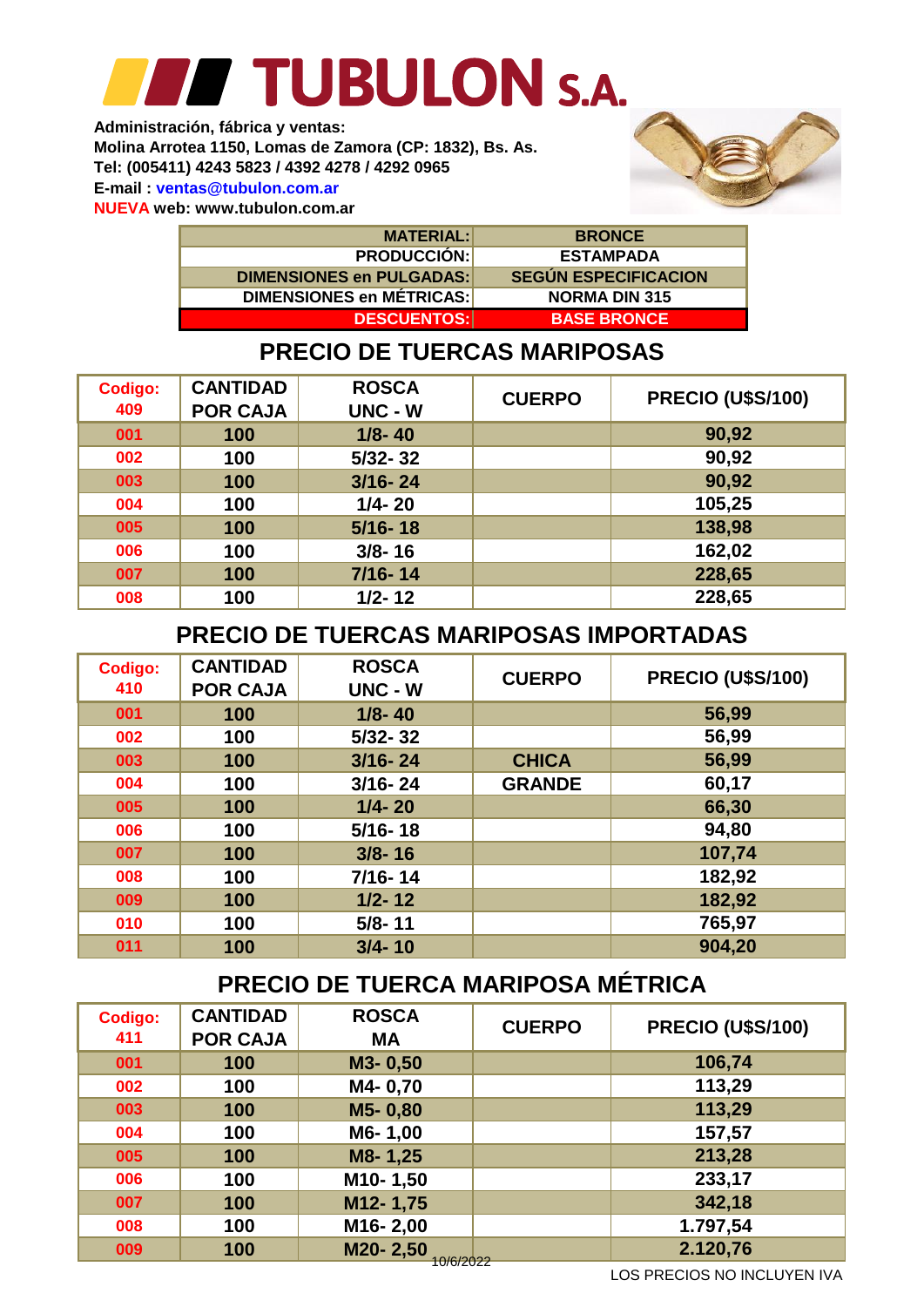**NUEVA web: www.tubulon.com.ar E-mail : ventas@tubulon.com.ar Tel: (005411) 4243 5823 / 4392 4278 / 4292 0965 Molina Arrotea 1150, Lomas de Zamora (CP: 1832), Bs. As. Administración, fábrica y ventas:**



| <b>MATERIAL:</b>    | <b>BRONCE</b>               |
|---------------------|-----------------------------|
| <b>PRODUCCIÓN:</b>  | <b>TORNEADAS</b>            |
| <b>DIMENSIONES:</b> | <b>SEGUN ESPECIFICACION</b> |
| <b>ROSCA:</b>       | <b>PASO UNC y WITHWORTH</b> |
| <b>DESCUENTOS:</b>  | <b>BASE BRONCE</b>          |

### **PRECIOS DE MARIPOSA MACHO EN PULGADAS (U\$S/100)**

| <b>ROSCA/</b><br><b>LARGO</b><br>Codigo: 412 | $5/32 - 32x$ | $3/16 - 24x$ | $1/4 - 20x$ | $5/16 - 18x$ | $3/8 - 16x$ | $7/16 - 14x$ | $1/2 - 12x$ |
|----------------------------------------------|--------------|--------------|-------------|--------------|-------------|--------------|-------------|
|                                              | 001          |              |             |              |             |              |             |
| 3/8                                          | 286,69       |              |             |              |             |              |             |
|                                              |              | 002          | 004         |              |             |              |             |
| 1/2                                          |              | 286,69       | 300,13      |              |             |              |             |
|                                              |              | 003          | 005         |              |             |              |             |
| 5/8                                          |              | 286,69       | 304,61      |              |             |              |             |
|                                              |              |              | 006         | 008          |             |              |             |
| 3/4                                          |              |              | 312,25      | 345,20       |             |              |             |
|                                              |              |              | 007         | 009          | 011         | 013          | 015         |
| 1"                                           |              |              | 312,25      | 378,00       | 558,90      | 787,46       | 854,84      |
|                                              |              |              |             | 010          | 012         | 014          | 016         |
| 11/2                                         |              |              |             | 0,00         | 624,65      | 887,80       | 953,53      |

LOS PRECIOS NO INCLUYEN IVA

### **MARIPOSA MACHO EN PULGADAS - CANTIDAD POR CAJA**

| <b>ROSCA/</b><br><b>LARGO</b> | $5/32 - 32x$ | $3/16 - 24 \times 1/4 - 20 \times$ |     | $5/16 - 18x$     | $3/8 - 16x$ | $7/16 - 14x$ | 1/2-12 $\times$ |
|-------------------------------|--------------|------------------------------------|-----|------------------|-------------|--------------|-----------------|
|                               | 001          |                                    |     |                  |             |              |                 |
| 3/8                           | 100          |                                    |     |                  |             |              |                 |
|                               |              | 002                                | 004 |                  |             |              |                 |
| 1/2                           |              | 100                                | 300 |                  |             |              |                 |
|                               |              | 003                                | 005 |                  |             |              |                 |
| 5/8                           |              | 400                                | 250 |                  |             |              |                 |
|                               |              |                                    | 006 | 008              |             |              |                 |
| 3/4                           |              |                                    | 250 | 200              |             |              |                 |
|                               |              |                                    | 007 | 009              | 011         | 013          | 015             |
| 1"                            |              |                                    | 250 | 150              | 100         | 70           | 50              |
|                               |              |                                    |     | 010              | 012         | 014          | 016             |
| 11/2                          |              |                                    |     | $\boldsymbol{0}$ | 100         | 50           | 50              |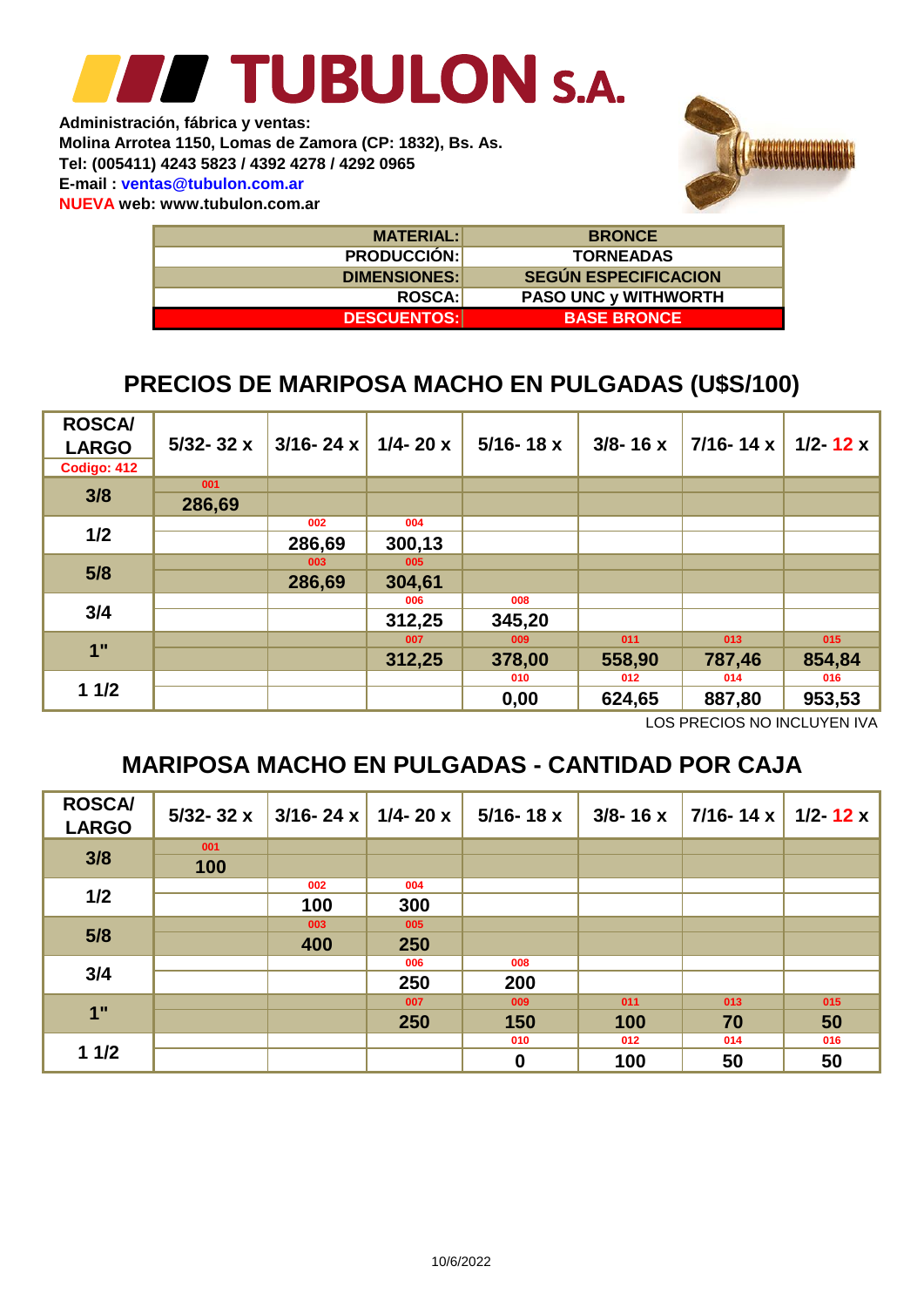**NUEVA web: www.tubulon.com.ar Administración, fábrica y ventas: Molina Arrotea 1150, Lomas de Zamora (CP: 1832), Bs. As. Tel: (005411) 4243 5823 / 4392 4278 / 4292 0965 E-mail : ventas@tubulon.com.ar**



| <b>MATERIAL:</b>    | <b>BRONCE</b>        |
|---------------------|----------------------|
| <b>PRODUCCIÓN:</b>  | <b>TORNEADAS</b>     |
| <b>DIMENSIONES:</b> | <b>NORMA DIN 316</b> |
| <b>ROSCA:</b>       | <b>PASO MA</b>       |
| <b>DESCUENTOS:</b>  | <b>BASE BRONCE</b>   |

### **PRECIOS DE MARIPOSA MACHO MÉTRICAS (U\$S/100)**

| <b>ROSCA/</b><br><b>LARGO</b> | M4-0,70 x | M5-0,80 x | M6-1,00 x | M8-1,25 x | M10- 1,50 x M12- 1,75 x                                                                                                                                                                                                                                                                                                                                                                        |        |
|-------------------------------|-----------|-----------|-----------|-----------|------------------------------------------------------------------------------------------------------------------------------------------------------------------------------------------------------------------------------------------------------------------------------------------------------------------------------------------------------------------------------------------------|--------|
| Codigo: 413                   |           |           |           |           |                                                                                                                                                                                                                                                                                                                                                                                                |        |
| <b>10 mm</b>                  | 001       |           |           |           |                                                                                                                                                                                                                                                                                                                                                                                                |        |
|                               | 286,69    |           |           |           |                                                                                                                                                                                                                                                                                                                                                                                                |        |
|                               | 002       | 003       | 005       |           |                                                                                                                                                                                                                                                                                                                                                                                                |        |
| $12 \text{ mm}$               | 286,69    | 286,69    | 300,13    |           |                                                                                                                                                                                                                                                                                                                                                                                                |        |
|                               |           | 004       | 006       |           |                                                                                                                                                                                                                                                                                                                                                                                                |        |
| $15 \text{ mm}$               |           | 286,69    | 304,61    |           |                                                                                                                                                                                                                                                                                                                                                                                                |        |
|                               |           |           | 007       | 009       |                                                                                                                                                                                                                                                                                                                                                                                                |        |
| <b>20 mm</b>                  |           |           | 312,25    | 345,19    |                                                                                                                                                                                                                                                                                                                                                                                                |        |
|                               |           |           | 008       | 010       | 011                                                                                                                                                                                                                                                                                                                                                                                            | 013    |
| <b>25 mm</b>                  |           |           | 312,25    | 378,00    | 558,90                                                                                                                                                                                                                                                                                                                                                                                         | 854,84 |
|                               |           |           |           |           | 012                                                                                                                                                                                                                                                                                                                                                                                            | 014    |
| <b>30 mm</b>                  |           |           |           |           | 624,65<br>$\overline{1}$ $\overline{0}$ $\overline{0}$ $\overline{0}$ $\overline{0}$ $\overline{0}$ $\overline{0}$ $\overline{0}$ $\overline{0}$ $\overline{0}$ $\overline{0}$ $\overline{0}$ $\overline{0}$ $\overline{0}$ $\overline{0}$ $\overline{0}$ $\overline{0}$ $\overline{0}$ $\overline{0}$ $\overline{0}$ $\overline{0}$ $\overline{0}$ $\overline{0}$ $\overline{0}$ $\overline{$ | 953,53 |

LOS PRECIOS NO INCLUYEN IVA

### **MARIPOSA MACHO MÉTRICA - CANTIDAD POR CAJA**

| <b>ROSCA/</b><br><b>LARGO</b> | $5/32 - 32x$ | $3/16 - 24x$ | $1/4 - 20x$ | $5/16 - 18x$ | $3/8 - 16x$ | $7/16 - 14x$ |
|-------------------------------|--------------|--------------|-------------|--------------|-------------|--------------|
| <b>10 mm</b>                  | 001          |              |             |              |             |              |
|                               | 700          |              |             |              |             |              |
|                               | 002          | 003          | 005         |              |             |              |
| $12 \text{ mm}$               | 700          | 400          | 400         |              |             |              |
|                               |              | 004          | 006         |              |             |              |
| <b>15 mm</b>                  |              | 400          | 300         |              |             |              |
|                               |              |              | 007         | 009          |             |              |
| <b>20 mm</b>                  |              |              | 200         | 250          |             |              |
|                               |              |              | 008         | 010          | 011         | 013          |
| $25 \, \text{mm}$             |              |              | 200         | 200          | 120         | 70           |
|                               |              |              |             |              | 012         | 014          |
| <b>30 mm</b>                  |              |              |             |              | 120         | 70           |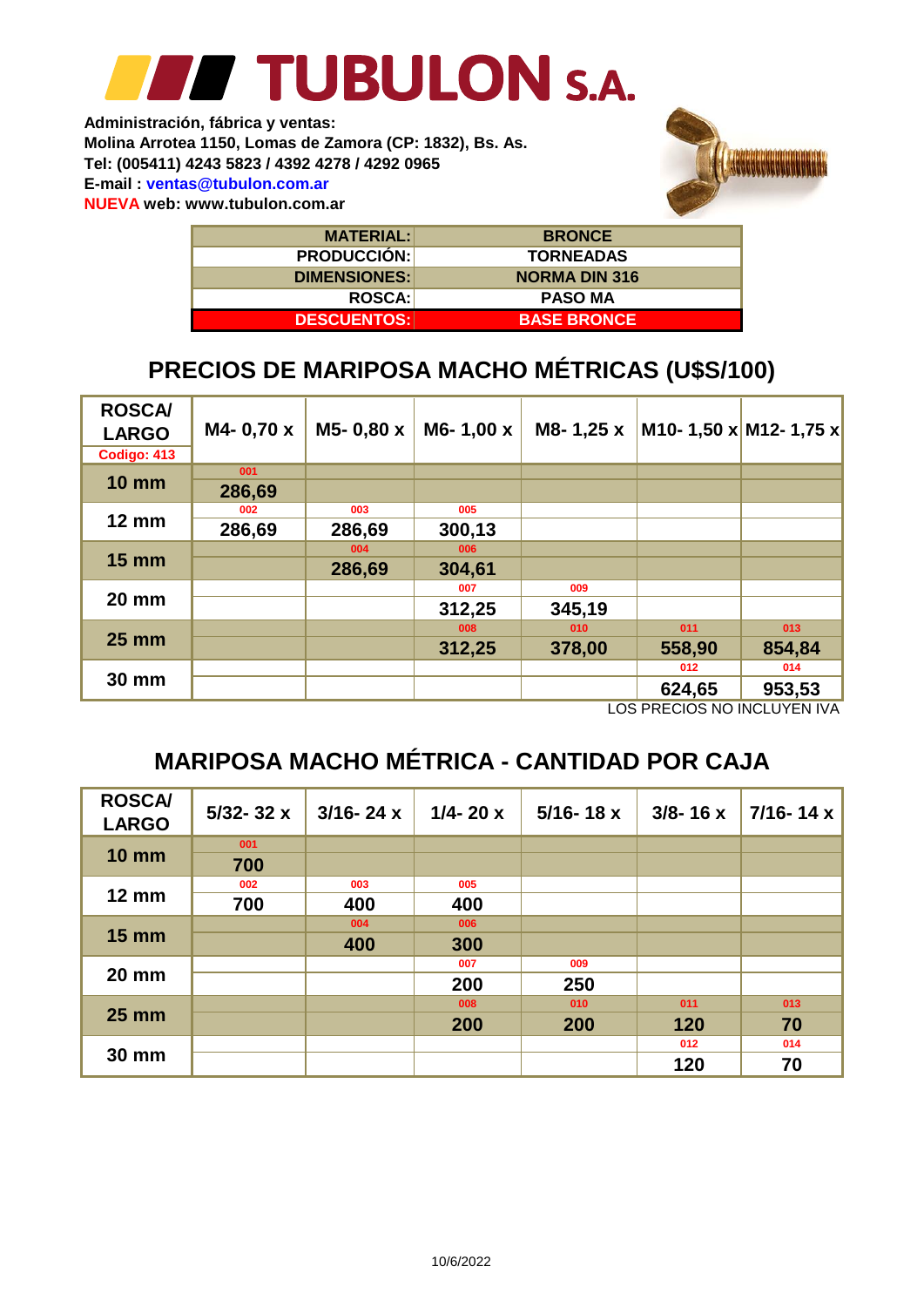**Molina Arrotea 1150, Lomas de Zamora (CP: 1832), Bs. As. Tel: (005411) 4243 5823 / 4392 4278 / 4292 0965 E-mail : ventas@tubulon.com.ar Administración, fábrica y ventas: NUEVA web: www.tubulon.com.ar**



| <b>MATERIAL:</b>    | <b>BRONCE</b>              |
|---------------------|----------------------------|
| <b>PRODUCCION:</b>  | <b>ESTAMPADAS</b>          |
| <b>DIMENSIONES:</b> | <b>NORMA ASME B18.22.1</b> |
| <b>DESCUENTOS:</b>  | <b>BASE BRONCE</b>         |

#### **PRECIO DE ARANDELAS PLANAS EN PULGADAS**

| <b>Codigo:</b><br>420 | <b>CANTIDAD</b><br><b>POR KILO</b> | <b>MEDIDA</b> | <b>DIAMETRO</b><br><b>INTERNO</b> | <b>DIAMETRO</b><br><b>EXTERNO</b> | <b>ESPESOR</b> | <b>PRECIO</b><br>(U\$S/Kgs) |
|-----------------------|------------------------------------|---------------|-----------------------------------|-----------------------------------|----------------|-----------------------------|
| 001                   | 3.846                              | 1/8           | 3,50                              | 8,00                              | 0,80           | 163,29                      |
| 002                   | 2.625                              | 5/32          | 4,25                              | 10,00                             | 0,80           | 162,62                      |
| 003                   | 1.742                              | 3/16          | 5,25                              | 11,50                             | 0,90           | 165,23                      |
| 004                   | 1.453                              | 1/4           | 7,00                              | 13,30                             | 0,90           | 174,54                      |
| 005                   | 1.000                              | 5/16          | 8,50                              | 16,00                             | 0,90           | 174,54                      |
| 006                   | 755                                | 3/8           | 10,25                             | 17,60                             | 1,00           | 189,60                      |
| 007                   | 341                                | $7/16$        | 11,50                             | 22,00                             | 1,00           | 175,90                      |
| 008                   | 401                                | 1/2           | 13,20                             | 24,00                             | 1,00           | 175,90                      |
| 009                   | 180                                | 9/16          | 14,50                             | 28,20                             | 1,30           | 183,05                      |
| 010                   | 124                                | 5/8           | 17,00                             | 34,00                             | 1,50           | 179,12                      |
| 011                   | 100                                | 3/4           | 20,00                             | 38,00                             | 1,50           | 183,69                      |
| 012                   | 72                                 | 7/8           | 23,00                             | 44,30                             | 1,50           | 182,39                      |
| 013                   | 59                                 | 1"            | 26,80                             | 50,00                             | 1,50           | 185,63                      |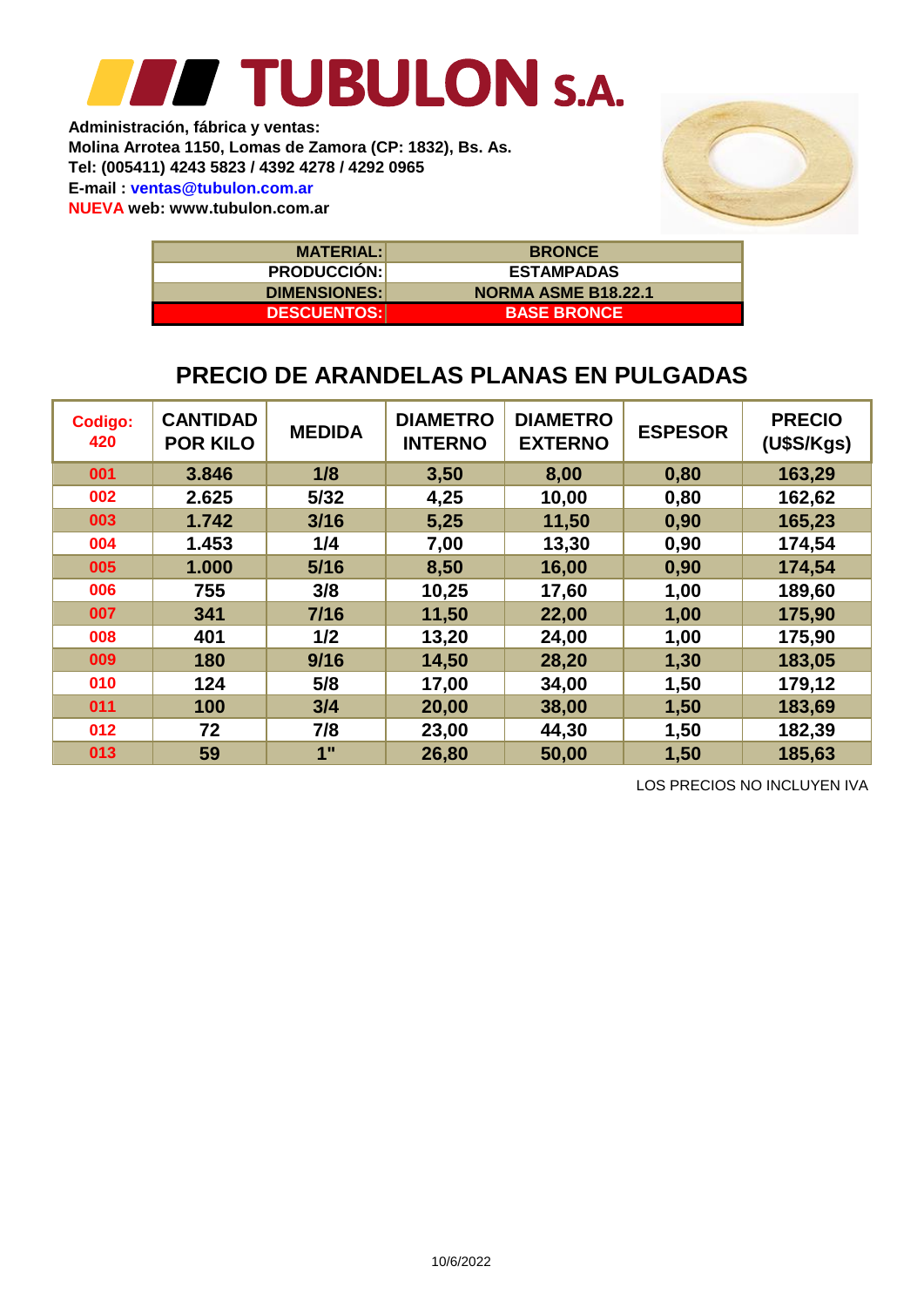**Administración, fábrica y ventas: NUEVA web: www.tubulon.com.ar E-mail : ventas@tubulon.com.ar Tel: (005411) 4243 5823 / 4392 4278 / 4292 0965 Molina Arrotea 1150, Lomas de Zamora (CP: 1832), Bs. As.**



**BASE BRONCE BRONCE DESCUENTOS: DIMENSIONES en MÉTRICAS: DIMENSIONES en PULGADAS: PRODUCCIÓN: MATERIAL: NORMA DIN 975 NORMA IFI136-2002 TORNEADAS / LAMINADAS**

### **PRECIOS DE VARILLA ROSCADA EN PULGADAS**

| <b>Codigo:</b> | <b>CANTIDAD</b>  | <b>ROSCA</b> | <b>PRECIO</b> | <b>Codigo:</b> | <b>CANTIDAD</b>  | <b>ROSCA</b>               | <b>PRECIO</b> |
|----------------|------------------|--------------|---------------|----------------|------------------|----------------------------|---------------|
| 425            | <b>POR ATADO</b> | UNC - W      | (U\$S/100)    | 426            | <b>POR ATADO</b> | <b>UNF</b>                 | (U\$S/100)    |
| 001            | 100              | $3/32 - 48$  | 1.521,50      | 001            | 100              | $1/4 - 28$                 | 2.647,96      |
| 002            | 100              | $1/8 - 40$   | 1.572,70      | 002            | 50               | $5/16 - 24$                | 3.818,07      |
| 003            | 100              | $5/32 - 32$  | 1.728,02      | 003            | 50               | $3/8 - 24$                 | 5.377,22      |
| 004            | 100              | $3/16 - 24$  | 1.754,49      | 004            | 25               | $7/16 - 20$                | 6.643,16      |
| 005            | 100              | $1/4 - 20$   | 1.791,57      | 005            | 25               | $1/2 - 20$                 | 8.666,86      |
| 006            | 50               | $5/16 - 18$  | 3.106,55      | 006            | 15               | $5/8 - 18$                 | 12.427,56     |
| 007            | 50               | $3/8 - 16$   | 3.591,95      | 007            | 15               | $3/4 - 16$                 | 17.800,21     |
| 008            | 25               | 7/16-14      | 4.038,52      |                |                  | LOS PRECIOS NO INCLUYEN IV |               |
| 009            | 25               | $1/2 - 12$ w | 5.268,79      |                |                  |                            |               |
| 010            | 25               | $1/2 - 13$   | 6.809,68      |                |                  |                            |               |
| 011            | 25               | $9/16 - 12$  | 6.126,64      |                |                  |                            |               |
| 012            | 15               | $5/8 - 11$   | 7.533,41      |                |                  |                            |               |
| 013            | 15               | $3/4 - 10$   | 10.788,25     |                |                  |                            |               |
| 014            | 10               | $7/8 - 9$    | 14.634,36     |                |                  |                            |               |
| 015            | 10               | $1" - 8$     | 19.108,86     |                |                  |                            |               |
| 016            |                  | $11/8 - 7$   |               |                |                  |                            |               |
| 017            |                  | $11/4 - 7$   |               |                |                  |                            |               |

LOS PRECIOS NO INCLUYEN IVA

### **PRECIOS DE VARILLA ROSCADAS MÉTRICAS**

| Codigo:<br>427 | <b>CANTIDAD</b><br><b>POR ATADO</b> | <b>ROSCA</b><br><b>MA</b> | <b>PRECIO (U\$S/100)</b> |
|----------------|-------------------------------------|---------------------------|--------------------------|
| 001            | 100                                 | M3-0,50                   | 1.427,97                 |
| 002            | 100                                 | M4-0,70                   | 1.247,93                 |
| 003            | 100                                 | M5-0,80                   | 1.627,40                 |
| 004            | 100                                 | M6-1,00                   | 1.923,96                 |
| 005            | 50                                  | M8-1,25                   | 2.742,95                 |
| 006            | 50                                  | M10-1,50                  | 3.812,58                 |
| 007            | 25                                  | M12-1,75                  | 6.664,97                 |
| 008            | 25                                  | M14-2,00                  | 8.043,51                 |
| 009            | 15                                  | M16-2,00                  | 8.931,35                 |
| 010            | 10                                  | M18-2,50                  | 13.582,37                |
| 011            | 10                                  | M20-2,50                  | 17.451,45                |
| 013            |                                     | M24-2,50                  |                          |

10/6/2022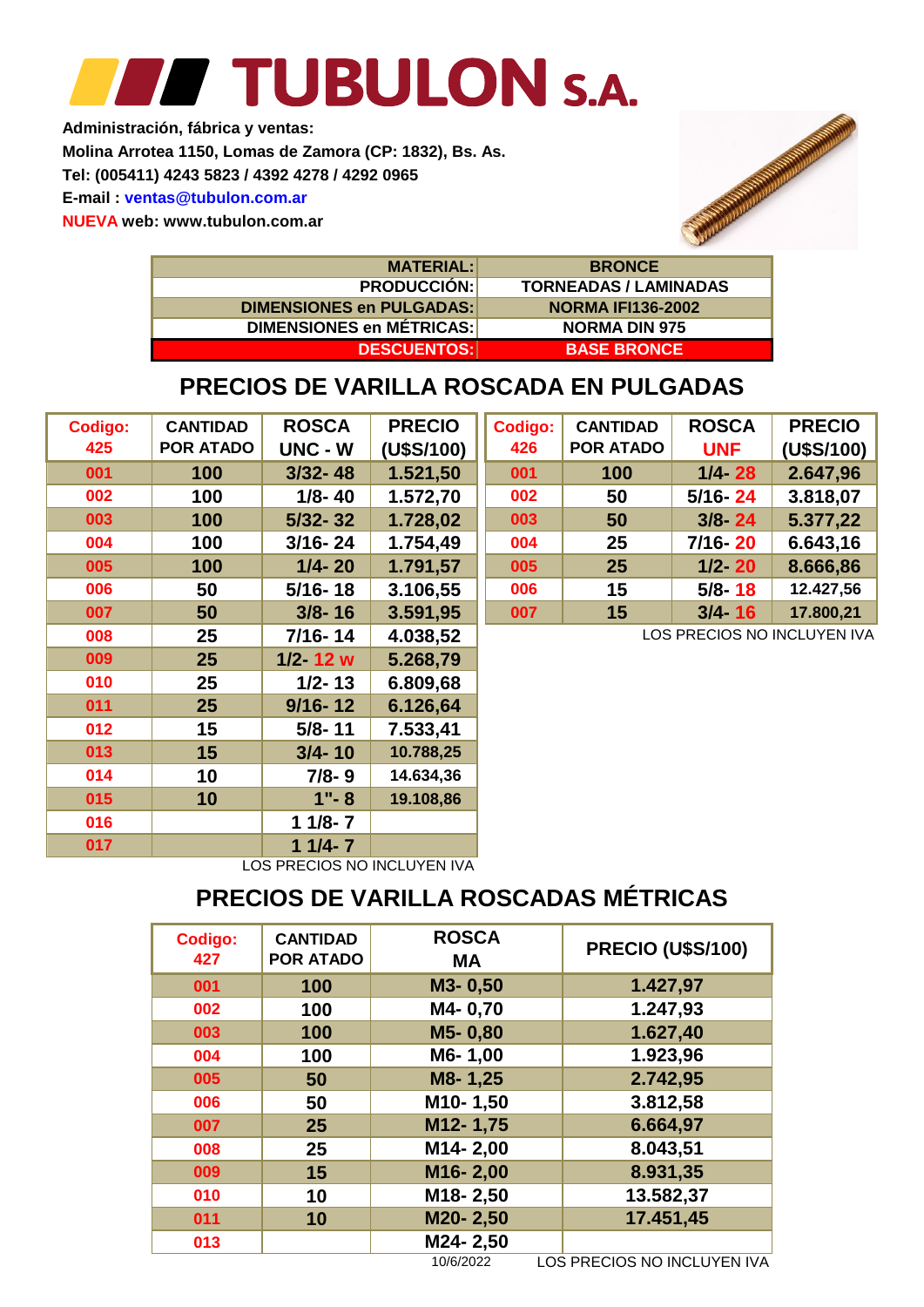**NUEVA web: www.tubulon.com.ar E-mail : ventas@tubulon.com.ar Tel: (005411) 4243 5823 / 4392 4278 / 4292 0965 Administración, fábrica y ventas: Molina Arrotea 1150, Lomas de Zamora (CP: 1832), Bs. As.**



| <b>MATERIAL:</b>    | <b>BRONCE</b>              |
|---------------------|----------------------------|
| <b>PRODUCCIÓN:</b>  | <b>TORNEADO TODO ROSCA</b> |
| <b>DIMENSIONES:</b> | <b>NORMA ANSI B.18.2.1</b> |
| <b>ROSCA:</b>       | <b>PASO UNC - WITH</b>     |
| <b>DESCUENTOS:</b>  | <b>BASE BRONCE</b>         |

### **PRECIOS DE PRISIONEROS HEXAGONALES (U\$S/100)**

| Torque:               | 1kg           | 2Kgs             | 2Kgs            | 3Kgs         | 4Kgs                                                                    | 5Kgs   | 16Kgs        | 18Kgs        |
|-----------------------|---------------|------------------|-----------------|--------------|-------------------------------------------------------------------------|--------|--------------|--------------|
| <b>CODIGO:</b><br>430 | $3/16 - 24 x$ |                  |                 |              | 1/4- 20 x 5/16- 18 x 3/8- 16 x 7/16- 14 x 1/2- 12 x 5/8- 11 x 3/4- 10 x |        |              |              |
| <b>LLAVE:</b>         | 5/16          | 3/8              | 1/2             | <b>14 mm</b> | 11/16                                                                   | 3/4    | 15/16        | <b>27 mm</b> |
| <b>CABEZA:</b>        | 4 mm          | $4,5 \text{ mm}$ | 5 <sub>mm</sub> | 6 mm         | 7 mm                                                                    | 8 mm   | <b>10 mm</b> | <b>12 mm</b> |
|                       |               |                  |                 |              |                                                                         |        |              |              |
| 3/8                   |               |                  |                 |              |                                                                         |        |              |              |
|                       | 001           | 081              | 161             | 201          |                                                                         |        |              |              |
| 1/2                   | 113,74        | 131,39           | 180,43          | 209,86       |                                                                         |        |              |              |
|                       | 002           | 082              | 162             | 202          |                                                                         |        |              |              |
| 5/8                   | 121,60        | 147,08           | 198,07          | 229,46       |                                                                         |        |              |              |
|                       | 003           | 083              | 163             | 203          | 241                                                                     | 281    | 321          | 361          |
| 3/4                   | 131,39        | 154,94           | 205,93          | 243,18       | 405,98                                                                  | 596,22 | 986,48       | 1.327,73     |
|                       | 004           | 084              | 164             | 204          | 242                                                                     | 282    |              |              |
| 7/8                   | 139,25        | 173,77           | 228,24          | 272,99       | 441,77                                                                  | 663,89 |              |              |
| 1"                    | 005           | 085              | 165             | 205          | 243                                                                     | 283    | 322          | 362          |
|                       | 145,13        | 180,43           | 233,39          | 278,50       | 447,16                                                                  | 670,74 | 1.098,27     | 1.474,84     |
|                       | 006           | 086              | 166             | 206          | 244                                                                     | 284    | 323          | 363          |
| 11/4                  | 164,73        | 203,96           | 268,69          | 313,79       | 496,19                                                                  | 737,42 | 1.202,23     | 1.616,04     |
|                       | 007           | 087              | 167             | 207          | 245                                                                     | 285    | 324          | 364          |
| 11/2                  | 184,36        | 221,63           | 294,19          | 349,09       | 556,99                                                                  | 804,10 | 1.314,02     | 1.792,54     |
|                       | 008           | 088              | 168             | 208          | 246                                                                     | 286    | 325          | 365          |
| 13/4                  | 203,96        | 245,16           | 317,72          | 384,40       | 596,22                                                                  | 874,69 | 1.423,83     | 1.910,21     |
|                       | 009           | 089              | 169             | 209          | 247                                                                     | 287    | 326          | 366          |
| 2"                    | 217,70        | 266,73           | 351,06          | 419,70       | 649,16                                                                  | 947,26 | 1.537,59     | 2.072,99     |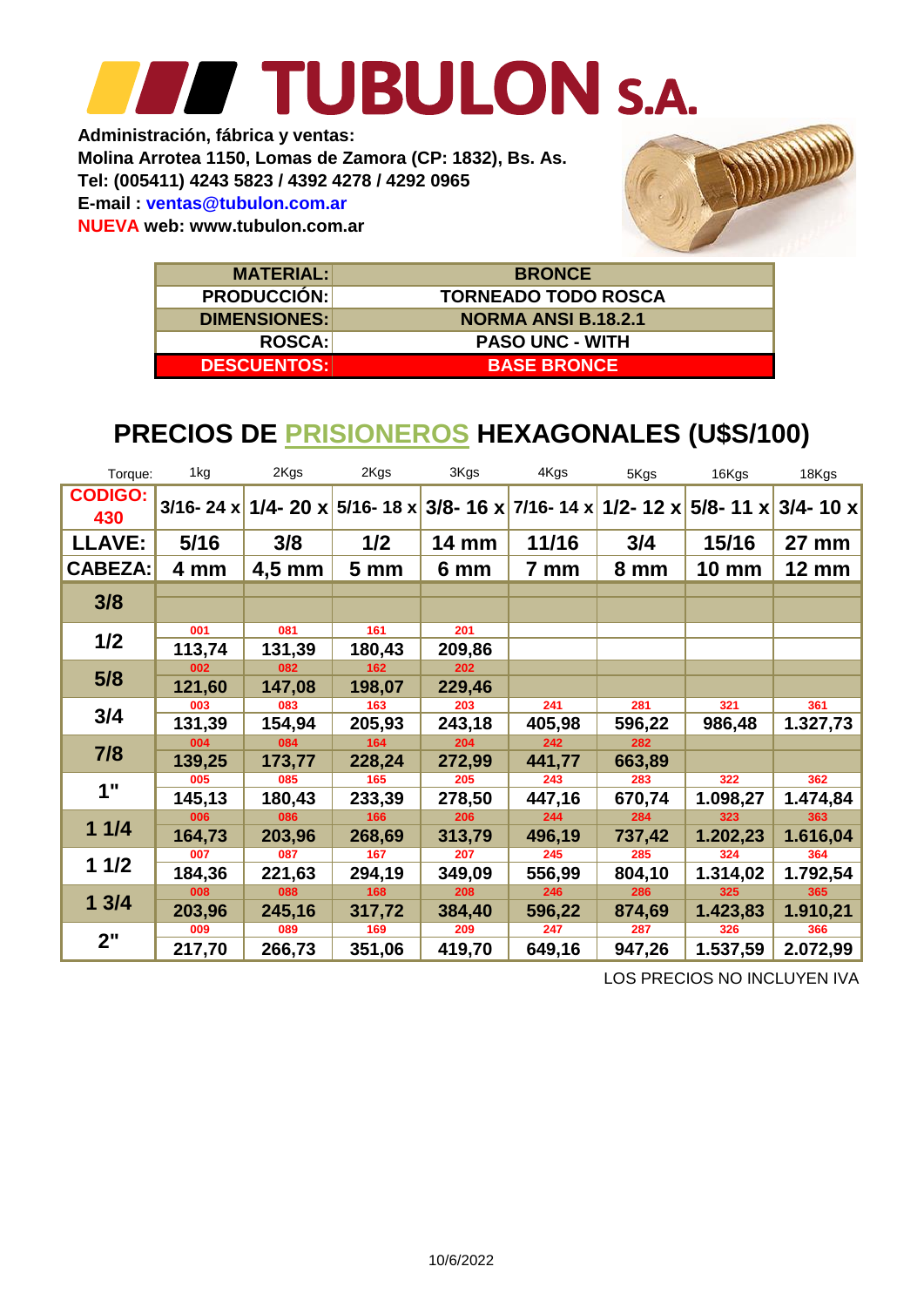### **PRISIONERO CABEZA HEXAGONAL - CANTIDAD POR CAJA**

| <b>CODIGO: 430</b> |       |          |                 |              |       |      |                                                                                   |              |
|--------------------|-------|----------|-----------------|--------------|-------|------|-----------------------------------------------------------------------------------|--------------|
| <b>ROSCA/</b>      |       |          |                 |              |       |      | 3/16- 24 x 1/4- 20 x 5/16- 18 x 3/8- 16 x 7/16- 14 x 1/2- 12 x 5/8- 11 x 3/4- 9 x |              |
| <b>LARGO</b>       |       |          |                 |              |       |      |                                                                                   |              |
| <b>LLAVE:</b>      | 5/16  | 3/8      | 1/2             | <b>14 mm</b> | 11/16 | 3/4  | 15/16                                                                             | 27 mm        |
| Cabeza             | 4 mm  | $4,5$ mm | 5 <sub>mm</sub> | 6 mm         | 7 mm  | 8 mm | <b>10 mm</b>                                                                      | <b>12 mm</b> |
| 3/8                |       |          |                 |              |       |      |                                                                                   |              |
|                    |       |          |                 |              |       |      |                                                                                   |              |
| 1/2                | 001   | 081      | 161             | 201          |       |      |                                                                                   |              |
|                    | 1.200 | 800      | 400             | 300          |       |      |                                                                                   |              |
|                    | 002   | 082      | 162             | 202          |       |      |                                                                                   |              |
| 5/8                | 1.000 | 600      | 300             | 250          |       |      |                                                                                   |              |
|                    | 003   | 083      | 163             | 203          | 241   | 281  | 321                                                                               | 361          |
| 3/4                | 800   | 600      | 300             | 250          | 150   | 100  | 50                                                                                | 30           |
|                    | 004   | 084      | 164             | 204          | 242   | 282  |                                                                                   |              |
| 7/8                | 600   | 500      | 250             | 200          | 150   | 100  |                                                                                   |              |
|                    | 005   | 085      | 165             | 205          | 243   | 283  | 322                                                                               | 362          |
| 1"                 | 600   | 500      | 250             | 200          | 150   | 100  | 50                                                                                | 30           |
|                    | 006   | 086      | 166             | 206          | 244   | 284  | 323                                                                               | 363          |
| 11/4               | 500   | 400      | 200             | 150          | 100   | 80   | 40                                                                                | 30           |
|                    | 007   | 087      | 167             | 207          | 245   | 285  | 324                                                                               | 364          |
| 11/2               | 500   | 300      | 200             | 150          | 100   | 75   | 40                                                                                | 25           |
|                    | 008   | 088      | 168             | 208          | 246   | 286  | 325                                                                               | 365          |
| 13/4               | 400   | 300      | 150             | 100          | 80    | 50   | 30                                                                                | 25           |
|                    | 009   | 089      | 169             | 209          | 247   | 287  | 326                                                                               | 366          |
| 2"                 | 350   | 300      | 150             | 100          | 70    | 50   | 30                                                                                | 21           |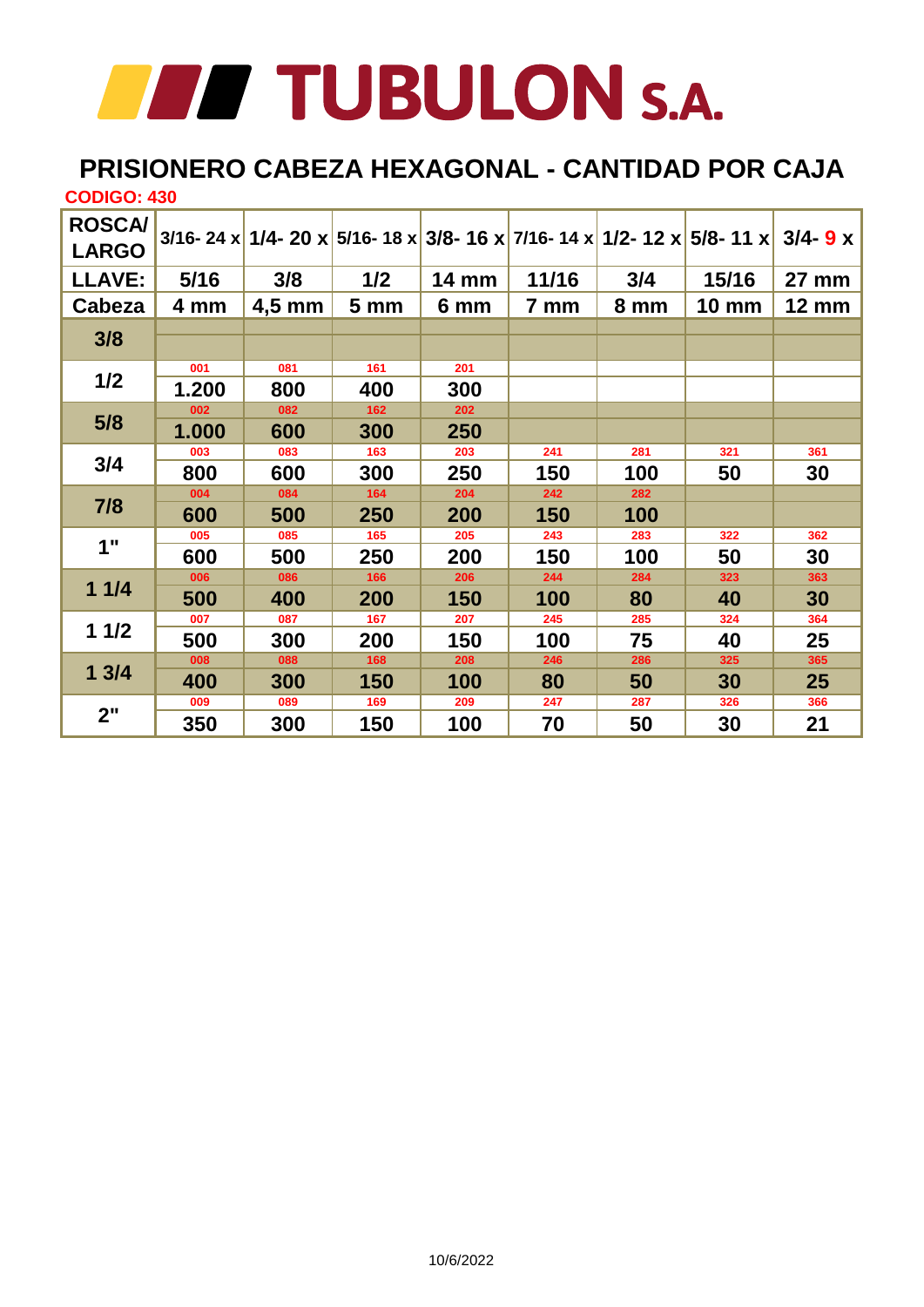**Molina Arrotea 1150, Lomas de Zamora (CP: 1832), Bs. As. Administración, fábrica y ventas: E-mail : ventas@tubulon.com.ar Tel: (005411) 4243 5823 / 4392 4278 / 4292 0965 NUEVA web: www.tubulon.com.ar**



| <b>MATERIAL:</b>    | <b>BRONCE</b>               |
|---------------------|-----------------------------|
| <b>PRODUCCIÓN:</b>  | <b>TORNEADOS CON CUELLO</b> |
| <b>DIMENSIONES:</b> | <b>NORMA ANSI B18.2.1</b>   |
| <b>ROSCA:</b>       | <b>PASO UNC y WITHWORTH</b> |
| <b>DESCUENTOS:</b>  | <b>BASE BRONCE</b>          |

### **PRECIOS DE BULONES HEXAGONALES (U\$S/100)**

| Torque:               | 1kg    | 2Kgs     | 2Kgs                                                                               | 3Kgs         | 4Kgs    | 5Kgs    | 16Kgs        | 18Kgs        |
|-----------------------|--------|----------|------------------------------------------------------------------------------------|--------------|---------|---------|--------------|--------------|
| <b>CODIGO:</b><br>431 |        |          | 3/16- 24 x 1/4- 20 x 5/16- 18 x 3/8- 16 x 7/16- 14 x 1/2- 12 x 5/8- 11 x 3/4- 10 x |              |         |         |              |              |
| <b>LLAVE:</b>         | 5/16   | 3/8      | 1/2                                                                                | <b>14 mm</b> | 11/16   | 3/4     | 15/16        | <b>27 mm</b> |
| <b>CABEZA:</b>        | 4 mm   | $4,5$ mm | 5 <sub>mm</sub>                                                                    | 6 mm         | 7 mm    | 8 mm    | <b>10 mm</b> | <b>12 mm</b> |
| 1"                    | 001    | 081      |                                                                                    |              |         |         |              |              |
|                       | 145,13 | 180,43   |                                                                                    |              |         |         |              |              |
| 11/4                  | 002    | 082      |                                                                                    |              |         |         |              |              |
|                       | 164,73 | 203,96   |                                                                                    |              |         |         |              |              |
| 11/2                  | 003    | 083      |                                                                                    |              |         |         |              |              |
|                       | 184,36 | 221,63   |                                                                                    |              |         |         |              |              |
| 13/4                  | 004    | 084      |                                                                                    |              |         |         |              |              |
|                       | 203,96 | 245,16   |                                                                                    |              |         |         |              |              |
| 2"                    | 005    | 085      |                                                                                    |              |         |         |              |              |
|                       | 217,70 | 266,73   |                                                                                    |              |         |         |              |              |
|                       | 006    | 086      | $121$                                                                              | 161          | 201     | 241     | 281          | 321          |
| 21/4                  | 235,34 | 303,11   | 384,40                                                                             | 454,99       | 696,22  | 1013,94 | 1649,38      | 2212,24      |
|                       | 007    | 087      | 122                                                                                | 162          | 202     | 242     | 282          | 322          |
| 21/2                  | 243,18 | 329,70   | 409,89                                                                             | 490,31       | 749,19  | 1080,62 | 1753,31      | 2361,30      |
|                       | 008    | 088      | $123$                                                                              | 163          | 203     | 243     | 283          | 323          |
| 23/4                  | 264,76 | 350,97   | 437,35                                                                             | 523,65       | 796,24  | 1147,31 | 1861,90      | 2508,38      |
| 3"                    | 009    | 089      | $\overline{124}$                                                                   | 164          | 204     | 244     | 284          | 324          |
|                       | 288,31 | 377,56   | 468,73                                                                             | 568,76       | 849,21  | 1221,83 | 1984,75      | 2669,21      |
|                       |        | 090      | 125                                                                                | 165          | 205     | 245     | 285          | 325          |
| 31/4                  |        | 398,83   | 494,22                                                                             | 602,10       | 896,27  | 1290,49 | 2088,68      | 2814,34      |
|                       |        | 091      | 126                                                                                | 166          | 206     | 246     | 286          | 326          |
| 31/2                  |        | 420,10   | 529,54                                                                             | 639,35       | 947,26  | 1357,17 | 2200,47      | 2957,52      |
|                       |        | 092      | 127                                                                                | 167          | 207     | 247     | 287          | 327          |
| 33/4                  |        | 446,69   | 556,99                                                                             | 696,22       | 994,34  | 1425,81 | 2302,47      | 3106,55      |
|                       |        | 093      | 128                                                                                | 168          | 208     | 248     | 288          | 328          |
| 4"                    |        | 467,96   | 588,43                                                                             | 784,48       | 1047,28 | 1498,37 | 2424,05      | 3257,57      |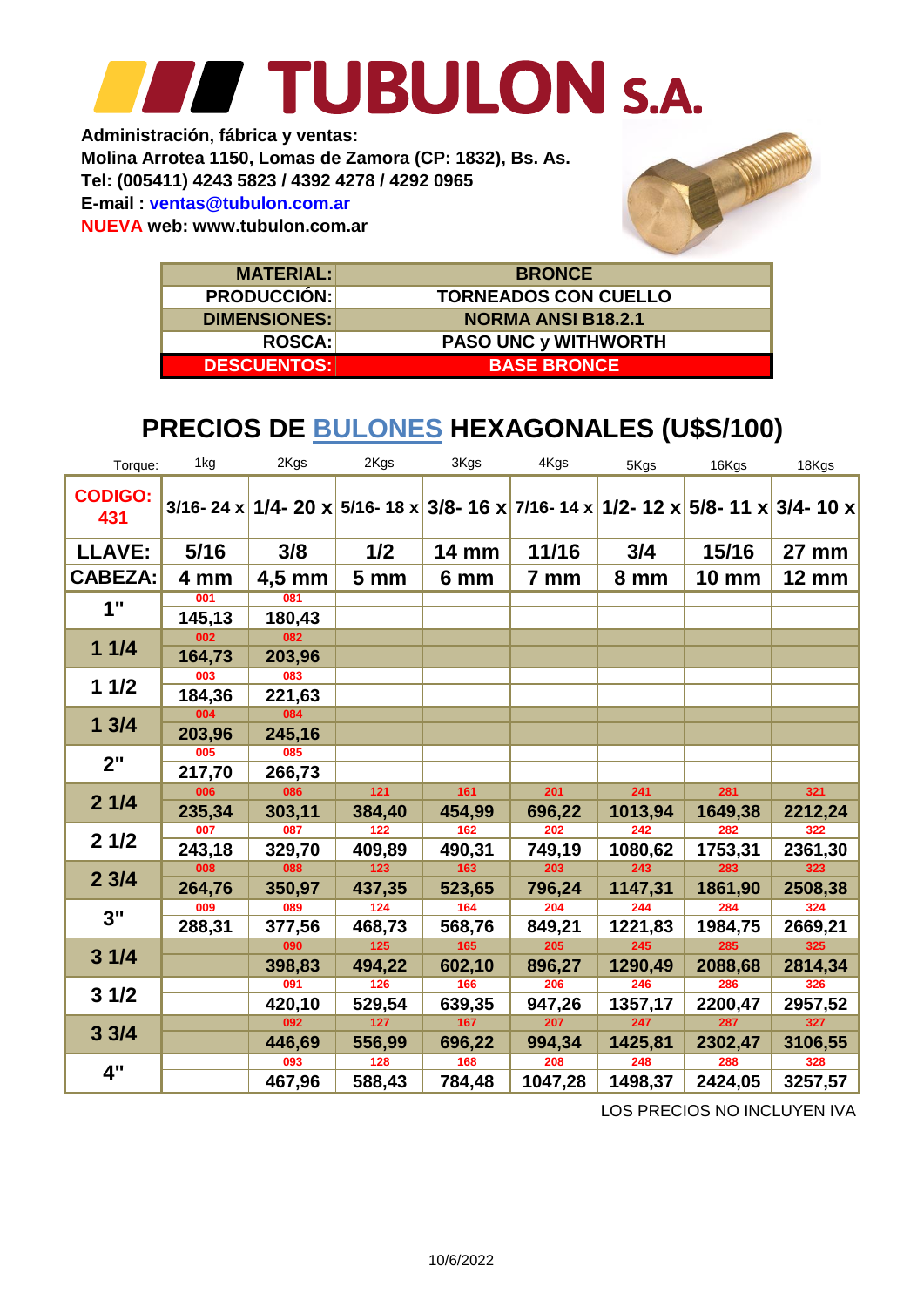

#### **BULONES HEXAGONALES - CANTIDAD POR CAJA**

| <b>CODIGO: 431</b> |      |          |                  |                  |       |      |                                                                                                |              |
|--------------------|------|----------|------------------|------------------|-------|------|------------------------------------------------------------------------------------------------|--------------|
| <b>ROSCA/</b>      |      |          |                  |                  |       |      | 3/16- 24 x <mark>1/4- 20 x 5/16- 18 x 3/8- 16 x 7/16- 14 x 1/2- 12 x 5/8- 11 x 3/4- 9 x</mark> |              |
| <b>LARGO</b>       |      |          |                  |                  |       |      |                                                                                                |              |
| <b>LLAVE:</b>      | 5/16 | 3/8      | 1/2              | <b>14 mm</b>     | 11/16 | 3/4  | 15/16                                                                                          | 27 mm        |
| <b>CABEZA:</b>     | 4 mm | $4,5$ mm | 5 <sub>mm</sub>  | 6 mm             | 7 mm  | 8 mm | <b>10 mm</b>                                                                                   | <b>12 mm</b> |
|                    | 001  | 081      |                  |                  |       |      |                                                                                                |              |
| 1"                 | 600  | 500      |                  |                  |       |      |                                                                                                |              |
|                    | 002  | 082      |                  |                  |       |      |                                                                                                |              |
| 11/4               | 500  | 400      |                  |                  |       |      |                                                                                                |              |
| 11/2               | 003  | 083      |                  |                  |       |      |                                                                                                |              |
|                    | 500  | 300      |                  |                  |       |      |                                                                                                |              |
| 13/4               | 004  | 084      |                  |                  |       |      |                                                                                                |              |
|                    | 400  | 300      |                  |                  |       |      |                                                                                                |              |
| 2"                 | 005  | 085      |                  |                  |       |      |                                                                                                |              |
|                    | 350  | 300      |                  |                  |       |      |                                                                                                |              |
|                    | 006  | 086      | $121$            | 161              | 201   | 241  | 281                                                                                            | 321          |
| 21/4               | 300  | 250      | 150              | 100              | 65    | 50   | 30                                                                                             | 18           |
| 21/2               | 007  | 087      | $\overline{122}$ | $\overline{162}$ | 202   | 242  | 282                                                                                            | 322          |
|                    | 250  | 200      | 100              | 100              | 65    | 50   | 30                                                                                             | 16           |
| 23/4               | 008  | 088      | $\overline{123}$ | 163              | 203   | 243  | 283                                                                                            | 323          |
|                    | 250  | 150      | 100              | 100              | 50    | 45   | 30                                                                                             | 15           |
| 3"                 | 009  | 089      | 124              | 164              | 204   | 244  | 284                                                                                            | 324          |
|                    | 250  | 150      | 100              | 90               | 50    | 45   | 24                                                                                             | 15           |
| 31/4               |      | 090      | 125              | 165              | 205   | 245  | 285                                                                                            | 325          |
|                    |      | 150      | 100              | 75               | 50    | 32   | 24                                                                                             | 15           |
| 31/2               |      | 091      | $\overline{126}$ | 166              | 206   | 246  | 286                                                                                            | 326          |
|                    |      | 150      | 100              | 75               | 50    | 32   | 24                                                                                             | 15           |
| 33/4               |      | 092      | $127$            | 167              | 207   | 247  | 287                                                                                            | 327          |
|                    |      | 150      | 100              | 75               | 50    | 32   | 24                                                                                             | 12           |
| 4"                 |      | 093      | 128              | 168              | 208   | 248  | 288                                                                                            | 328          |
|                    |      | 150      | 100              | 75               | 50    | 30   | 20                                                                                             | 12           |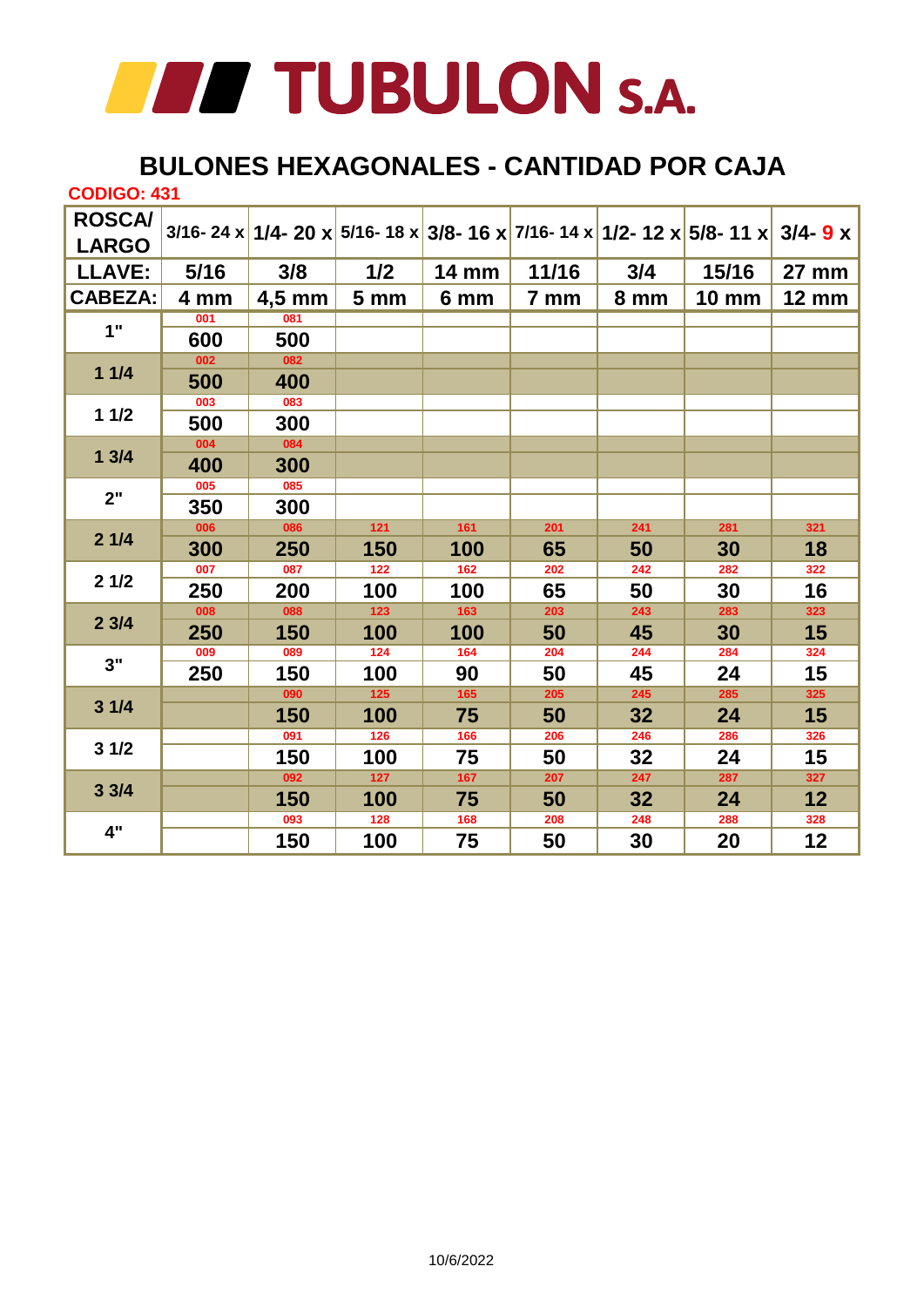**Administración, fábrica y ventas: Tel: (005411) 4243 5823 / 4392 4278 / 4292 0965 Molina Arrotea 1150, Lomas de Zamora (CP: 1832), Bs. As. E-mail : ventas@tubulon.com.ar**

**NUEVA web: www.tubulon.com.ar**



| <b>MATERIAL:</b>    | <b>BRONCE</b>        |
|---------------------|----------------------|
| <b>PRODUCCIÓN:</b>  | <b>TORNEADOS</b>     |
| <b>DIMENSIONES:</b> | <b>NORMA DIN 933</b> |
| <b>ROSCA:</b>       | <b>PASO MA</b>       |
| <b>DESCUENTOS:</b>  | <b>BASE BRONCE</b>   |

### **PRECIO DE PRISIONERO HEXAGONAL MÉTRICOS (U\$S/100)**

| Codigo: 432                   |                 |                   |               |                 |
|-------------------------------|-----------------|-------------------|---------------|-----------------|
| <b>ROSCA/</b><br><b>LARGO</b> | M6-1,00 x       | M8-1,25 x         | M10-1,50 x    | M12-1,75 x      |
| <b>LLAVE:</b>                 | <b>10 mm</b>    | $13 \, \text{mm}$ | <b>17 mm</b>  | <b>19 mm</b>    |
| <b>CABEZA:</b>                | 5 <sub>mm</sub> | 6 mm              | 7 mm          | 8 mm            |
| <b>10 mm</b>                  | 001<br>145,13   |                   |               |                 |
| $15 \text{ mm}$               | 002<br>162,78   | 041<br>209,86     | 081<br>134,12 |                 |
| <b>20 mm</b>                  | 003<br>180,43   | 042<br>243,18     | 082<br>286,33 | $121$<br>490,31 |
| $25 \text{ mm}$               | 004<br>198,07   | 043<br>268,69     | 083<br>323,60 | 122<br>537,37   |
| <b>30 mm</b>                  | 005<br>207,88   | 044<br>290,26     | 084<br>358,90 | 123<br>586,41   |
| 35 mm                         | 006<br>225,53   | 045<br>315,74     | 085<br>388,31 | 124<br>627,58   |
| <b>40 mm</b>                  | 007<br>243,18   | 046<br>341,25     | 086<br>423,63 | 125<br>676,62   |
| 45 mm                         | 008             | 047               | 087           | 126             |
|                               | 260,85          | 370,66            | 456,97        | 706,03          |
| <b>50 mm</b>                  | 009<br>278,50   | 048<br>396,17     | 088<br>486,38 | 127<br>760,95   |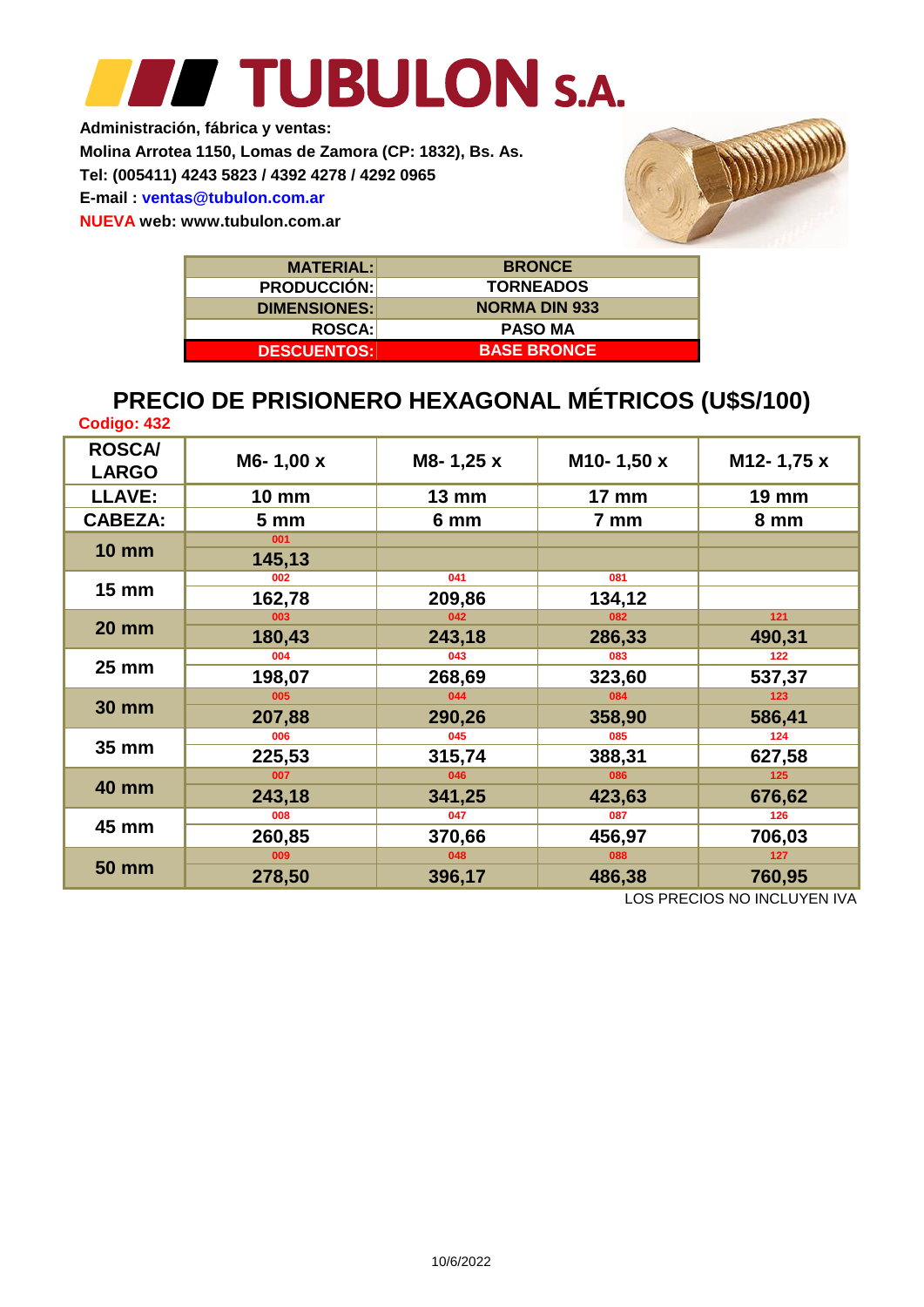### **PRISIONERO HEXAGONAL MÉTRICO - CANTIDAD POR CAJA**

| Codigo: 432                   |                 |              |              |              |
|-------------------------------|-----------------|--------------|--------------|--------------|
| <b>ROSCA/</b><br><b>LARGO</b> | M6-1,00 x       | M8-1,25 x    | M10-1,50 x   | M12-1,75 x   |
| <b>LLAVE:</b>                 | <b>10 mm</b>    | <b>13 mm</b> | <b>17 mm</b> | <b>19 mm</b> |
| <b>CABEZA:</b>                | 5 <sub>mm</sub> | 6 mm         | 7 mm         | 8 mm         |
| <b>10 mm</b>                  | 001<br>800      |              |              |              |
| <b>15 mm</b>                  | 002<br>600      | 041<br>300   | 081<br>200   |              |
| <b>20 mm</b>                  | 003             | 042          | 082          | $121$        |
|                               | 600             | 300          | 200          | 150          |
| $25 \text{ mm}$               | 004             | 043          | 083          | 122          |
|                               | 500             | 300          | 200          | 100          |
| <b>30 mm</b>                  | 005             | 044          | 084          | 123          |
|                               | 450             | 200          | 150          | 100          |
| 35 mm                         | 006             | 045          | 085          | 124          |
|                               | 400             | 200          | 150          | 80           |
| <b>40 mm</b>                  | 007             | 046          | 086          | 125          |
|                               | 350             | 200          | 100          | 75           |
| 45 mm                         | 008             | 047          | 087          | 126          |
|                               | 300             | 150          | 100          | 75           |
| <b>50 mm</b>                  | 009             | 048          | 088          | 127          |
|                               | 300             | 150          | 100          | 75           |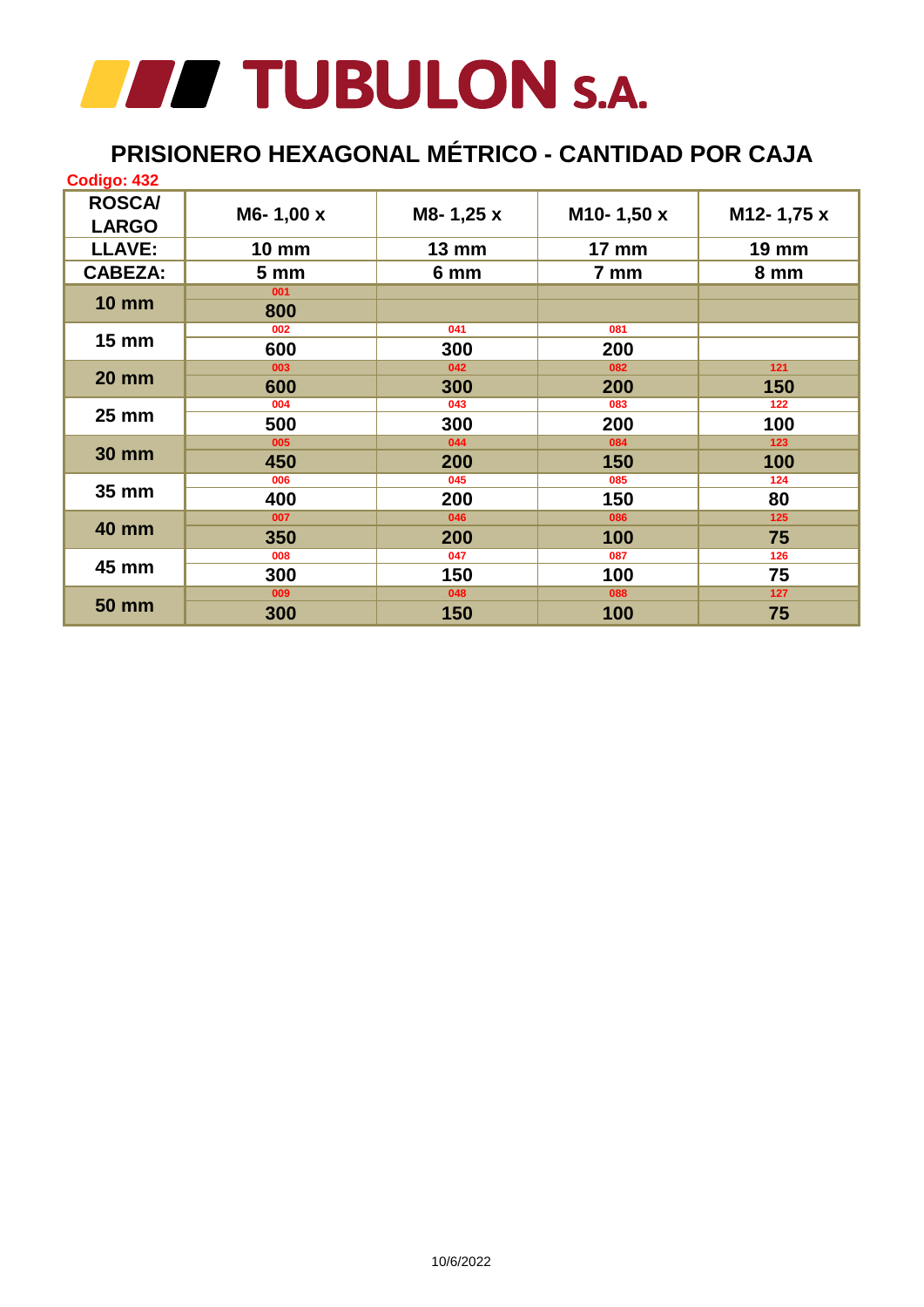### TUBULON S.A. **Single Street**

**Administración, fábrica y ventas:**

**Molina Arrotea 1150, Lomas de Zamora (CP: 1832), Bs. As.**

**Tel: (005411) 4243 5823 / 4392 4278 / 4292 0965**

**E-mail : ventas@tubulon.com.ar**

**NUEVA web: www.tubulon.com.ar**



| <b>MATERIAL:</b>    | <b>BRONCE</b>               |
|---------------------|-----------------------------|
| <b>PRODUCCIÓN:</b>  | <b>TORNEADAS</b>            |
| <b>DIMENSIONES:</b> | <b>NORMA ASME B18.6.3</b>   |
| <b>ROSCA:</b>       | <b>PASO UNC y WITHWORTH</b> |
| <b>DESCUENTOS:</b>  | <b>BASE BRONCE</b>          |

### **PRECIOS DE TORNILLO CABEZA FREZADA (U\$S/1000)**

| <b>ROSCA/</b><br><b>LARGO</b><br><b>Codigo: 435</b> | $1/8 - 40 x$     |        | 5/32-32 x 3/16-24 x | $1/4 - 20 x$     | $5/16 - 18 x$    | $3/8 - 16x$      | $1/2 - 12x$ |
|-----------------------------------------------------|------------------|--------|---------------------|------------------|------------------|------------------|-------------|
|                                                     | 041              | 081    |                     |                  |                  |                  |             |
| 3/16                                                | 124,94           | 229,43 |                     |                  |                  |                  |             |
| 1/4                                                 | 042              | 082    | 121                 | 161              |                  |                  |             |
|                                                     | 69,52            | 143,33 | 254,84              | 464,58           |                  |                  |             |
| 5/16                                                | 043              | 083    | 122                 | 162              |                  |                  |             |
|                                                     | 76,07            | 117,16 | 168,88              | 342,79           |                  |                  |             |
| 3/8                                                 | 044              | 084    | $\overline{123}$    | $163$            | 201              |                  |             |
|                                                     | 84,42            | 138,58 | 185,76              | 347,85           | 899,82           |                  |             |
| $7/16$                                              | $\overline{045}$ | 085    | $\overline{124}$    | 164              | 202              |                  |             |
|                                                     | 90,94            | 143,46 | 199,40              | 371,52           | 0,00             |                  |             |
| 1/2                                                 | 046              | 086    | 125                 | 165              | $\overline{203}$ | $\overline{241}$ |             |
|                                                     | 95,56            | 160,96 | 214,02              | 388,40           | 792,63           | 1.918,55         |             |
| 5/8                                                 | 047              | 087    | 126                 | 166              | 204              | 242              |             |
|                                                     | 110,93           | 184,28 | 217,08              | 416,57           | 860,72           | 1.729,33         |             |
| 3/4                                                 | 048              | 088    | 127                 | 167              | 205              | 243              |             |
|                                                     | 117,59           | 209,95 | 257,56              | 450,36           | 953,64           | 1.906,38         |             |
| 7/8                                                 | 049              | 089    | 128                 | 168              | 206              | 244              |             |
|                                                     | 140,83           | 227,88 | 270,22              | 517,88           | 1.015,60         | 2.107,69         |             |
| 1"                                                  | 050              | 090    | 129                 | 169              | 207              | 245              |             |
|                                                     | 153,45           | 236,43 | 301,72              | 551,70           | 1.089,90         | 2.256,34         |             |
| 11/4                                                | 051              | 091    | 130                 | 170              | 208              | 246              | 283         |
|                                                     | 181,13           | 264,56 | 342,36              | 619,24           | 1.274,00         | 2.634,68         | 8.679,53    |
| 11/2                                                | 052              | 092    | 131                 | $\overline{171}$ | 209              | 247              | 284         |
|                                                     | 216,09           | 294,80 | 394,11              | 675,56           | 1.424,27         | 2.931,86         | 9.615,28    |
| 13/4                                                | 053              | 093    | $132$               | 172              | 210              | 248              | 285         |
|                                                     | 269,05           | 332,17 | 471,74              | 788,15           | 1.510,96         | 3.215,59         | 10.552,03   |
| 2"                                                  | 054              | 094    | 133                 | $\overline{173}$ | 211              | 249              | 286         |
|                                                     | 280,33           | 371,52 | 505,53              | 844,43           | 1.610,06         | 3.553,38         | 11.492,03   |
| 21/4                                                |                  | 095    | $134$               | 174              | 212              | 250              | 287         |
|                                                     |                  | 467,12 | 585,49              | 1.013,35         | 1.857,73         | 3.985,76         | 12.524,72   |
| 21/2                                                |                  | 096    | 135                 | 175              | 213              | 251              | 288         |
|                                                     |                  | 498,49 | 641,74              | 1.087,65         | 2.128,00         | 4.323,49         | 13.506,82   |
| 23/4                                                |                  | 097    | 136                 | 176              | 214              | 252              | 289         |
|                                                     |                  | 529,76 | 675,56              | 1.177,54         | 2.353,14         | 4.661,32         | 14.443,70   |
| 3"                                                  |                  | 098    | 137                 | 177              | 215              | 253              | 290         |
|                                                     |                  | 599,65 | 743,13              | 1.282,79         | 2.600,86         | 5.080,14         | 15.478,69   |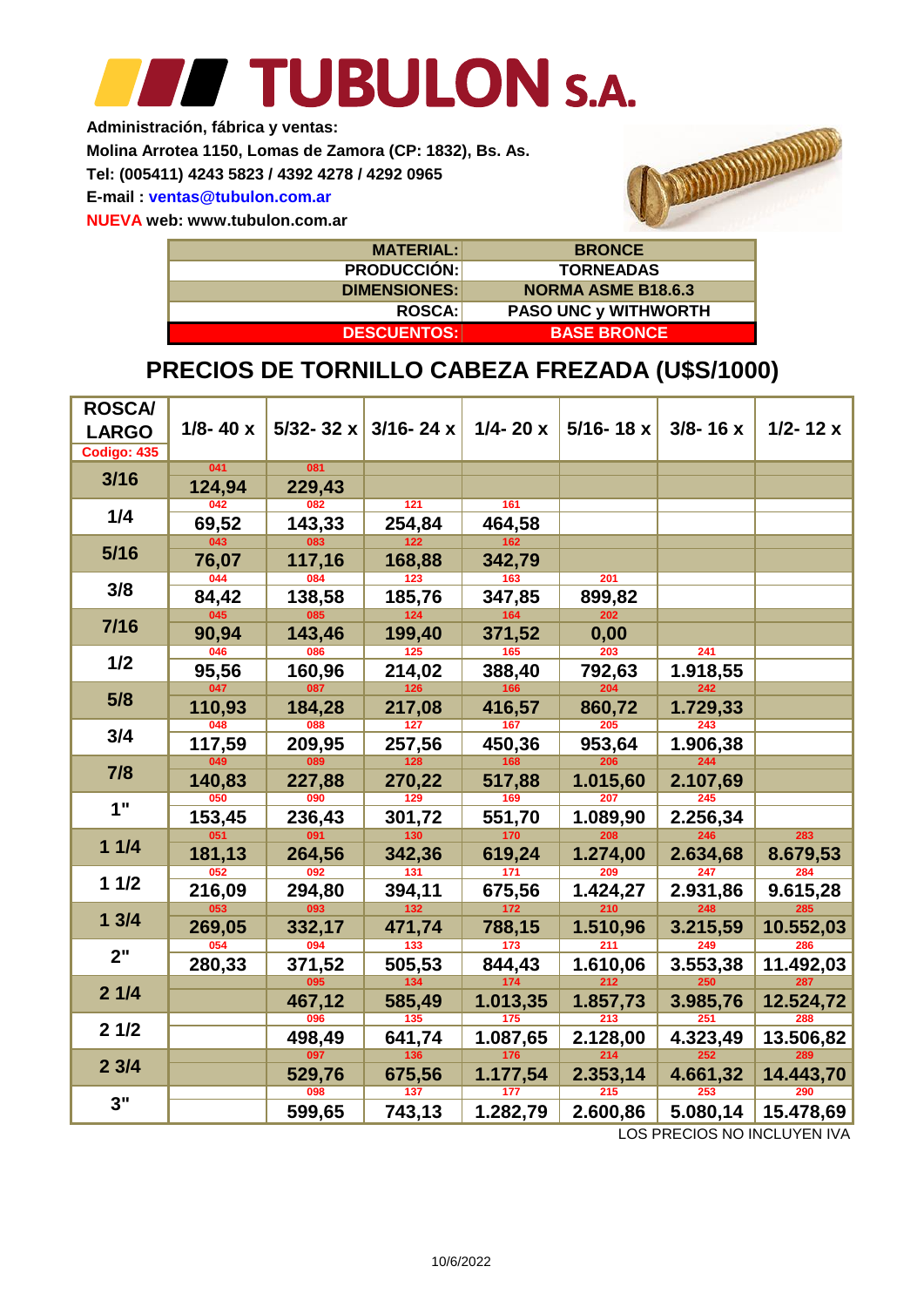

#### **TORNILLO CABEZA FREZADA - CANTIDAD POR CAJA**

| <b>ROSCA/</b><br><b>LARGO</b><br>Codigo: 435 | $1/8 - 40x$ |       | 5/32-32 x 3/16-24 x | $1/4 - 20x$               | $5/16 - 18x$     | $3/8 - 16x$      | $1/2 - 12x$ |
|----------------------------------------------|-------------|-------|---------------------|---------------------------|------------------|------------------|-------------|
| $3/16$                                       | 041         | 081   |                     |                           |                  |                  |             |
|                                              | 2.500       | 2.300 |                     |                           |                  |                  |             |
|                                              | 042         | 082   | 121                 | 161                       |                  |                  |             |
| 1/4                                          | 2.400       | 2.100 | 1.700               | 950                       |                  |                  |             |
| $5/16$                                       | 043         | 083   | $122$               | $162$                     |                  |                  |             |
|                                              | 2.200       | 1.900 | 1.500               | 900                       |                  |                  |             |
| 3/8                                          | 044         | 084   | $\overline{123}$    | $\overline{\mathbf{163}}$ | 201              |                  |             |
|                                              | 2.000       | 1.800 | 1.400               | 850                       | 450              |                  |             |
| $7/16$                                       | 045         | 085   | $124$               | 164                       | 202              |                  |             |
|                                              | 1.900       | 1.700 | 1.300               | 800                       | 450              |                  |             |
| 1/2                                          | 046         | 086   | 125                 | $\overline{\mathbf{165}}$ | 203              | 241              |             |
|                                              | 1.800       | 1.600 | 1.250               | 700                       | 400              | 250              |             |
|                                              | 047         | 087   | 126                 | 166                       | 204              | 242              |             |
| 5/8                                          | 1.700       | 1.500 | 1.100               | 600                       | 350              | 200              |             |
| 3/4                                          | 048         | 088   | 127                 | 167                       | 205              | 243              |             |
|                                              | 1.600       | 1.400 | 950                 | 500                       | 350              | 200              |             |
| 7/8                                          | 049         | 089   | $\overline{128}$    | 168                       | 206              | 244              |             |
|                                              | 1.500       | 1.200 | 800                 | 450                       | 300              | 150              |             |
| 1"                                           | 050         | 090   | 129                 | 169                       | 207              | 245              |             |
|                                              | 1.300       | 1.000 | 700                 | 400                       | 250              | 150              |             |
| 11/4                                         | 051         | 091   | $\overline{130}$    | $170$                     | 208              | 246              | 283         |
|                                              | 1.100       | 800   | 600                 | 350                       | 200              | 100              | 100         |
| 11/2                                         | 052         | 092   | $\overline{131}$    | $\overline{171}$          | 209              | 247              | 284         |
|                                              | 900         | 600   | 500                 | 300                       | 150              | 100              | 75          |
| 13/4                                         | 053         | 093   | $132$               | $172$                     | 210              | 248              | 285         |
|                                              | 700         | 500   | 400                 | 250                       | 150              | 100              | 75          |
| 2"                                           | 054         | 094   | $\overline{133}$    | $\overline{\mathbf{173}}$ | $\overline{211}$ | 249              | 286         |
|                                              | 500         | 400   | 300                 | 200                       | 150              | 100              | 75          |
| 21/4                                         |             | 095   | 134                 | 174                       | 212              | 250              | 287         |
|                                              |             | 400   | 300                 | 200                       | 100              | 50               | 50          |
| 21/2                                         |             | 096   | $\overline{135}$    | $\overline{\mathbf{175}}$ | $\overline{213}$ | $\overline{251}$ | 288         |
|                                              |             | 350   | 250                 | 150                       | 100              | 50               | 50          |
| 23/4                                         |             | 097   | 136                 | 176                       | $\overline{214}$ | 252              | 289         |
|                                              |             | 350   | 250                 | 150                       | 100              | 50               | 50          |
| 3"                                           |             | 098   | 137                 | 177                       | 215              | 253              | 290         |
|                                              |             | 350   | 250                 | 150                       | 100              | 50               | 50          |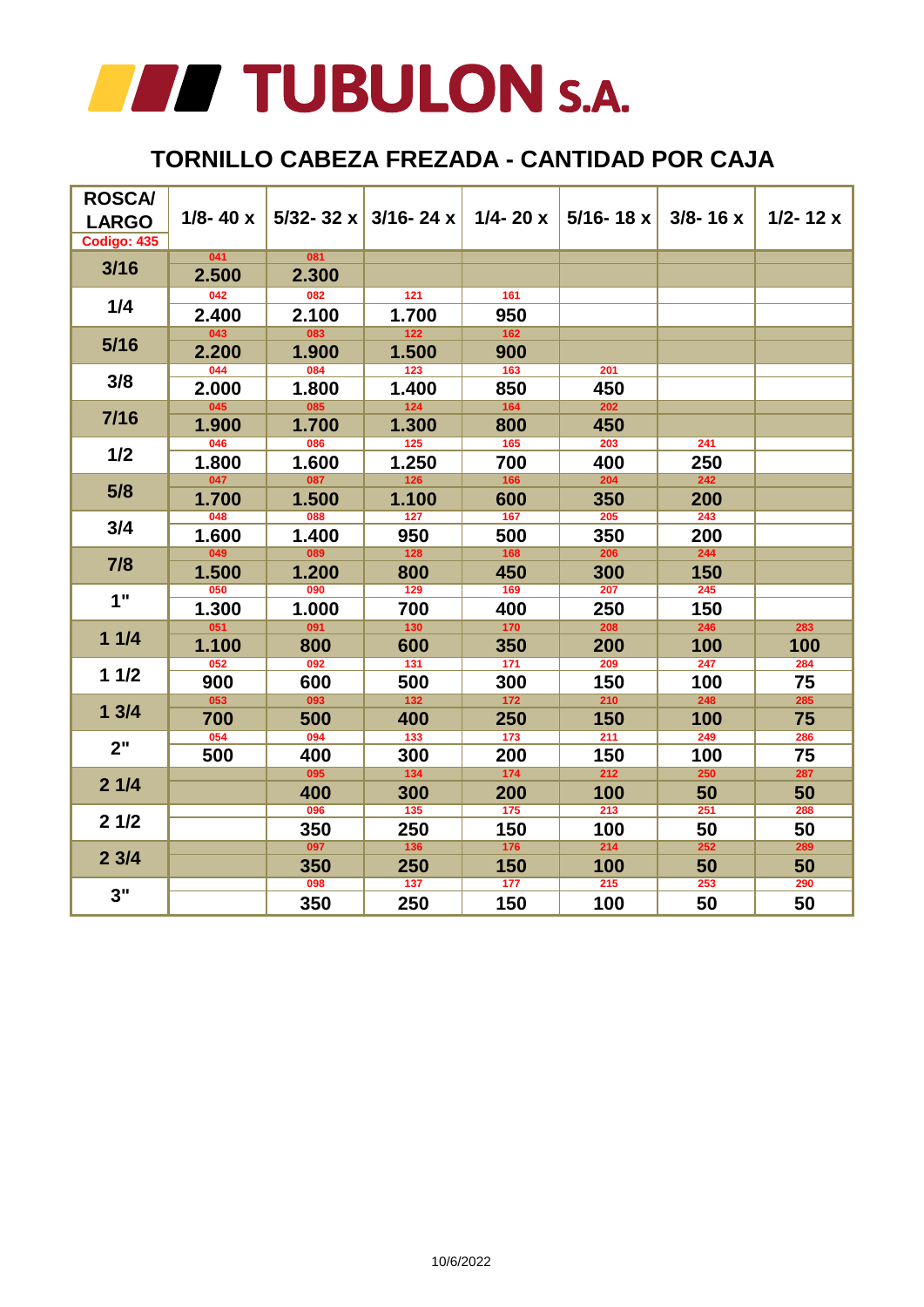**Administración, fábrica y ventas:**

**Molina Arrotea 1150, Lomas de Zamora (CP: 1832), Bs. As.**

**Tel: (005411) 4243 5823 / 4392 4278 / 4292 0965**

**E-mail : ventas@tubulon.com.ar**

**NUEVA web: www.tubulon.com.ar**

| <b>MATERIAL:</b>    | <b>BRONCE</b>             |
|---------------------|---------------------------|
| <b>PRODUCCIÓN:</b>  | <b>ESTAMPADOS</b>         |
| <b>DIMENSIONES:</b> | <b>NORMA ASME B18.6.3</b> |
| <b>ROSCA:</b>       | <b>PASO UNC</b>           |
| <b>DESCUENTOS:</b>  | <b>BASE BRONCE</b>        |

### **PRECIO DE TORNILLO CABEZA REDONDA (U\$S/1000)**

| <b>ROSCA/</b><br><b>LARGO</b><br>Codigo: 436 | $1/8 - 40x$ | $5/32 - 32x$ | $3/16 - 24x$ | $1/4 - 20x$ | $5/16 - 18x$     | $3/8 - 16x$ |
|----------------------------------------------|-------------|--------------|--------------|-------------|------------------|-------------|
|                                              | 041         | 081          |              |             |                  |             |
| 3/16                                         | 124,94      | 229,43       |              |             |                  |             |
|                                              | 042         | 082          | 121          | 161         |                  |             |
| 1/4                                          | 69,52       | 143,33       | 254,84       | 464,58      |                  |             |
| $5/16$                                       | 043         | 083          | 122          | 162         |                  |             |
|                                              | 76,07       | 117,16       | 168,88       | 342,79      |                  |             |
| 3/8                                          | 044         | 084          | 123          | 163         | 178              |             |
|                                              | 84,42       | 138,58       | 185,76       | 347,85      | 899,82           |             |
| $7/16$                                       | 045         | 085          | 124          | 164         | 201              |             |
|                                              | 90,94       | 143,46       | 199,40       | 371,52      | 0,00             |             |
| 1/2                                          | 046         | 086          | 125          | 165         | 202              | 241         |
|                                              | 95,56       | 160,96       | 214,02       | 388,40      | 792,63           | 1.918,55    |
| 5/8                                          | 047         | 087          | 126          | 166         | 203              | 242         |
|                                              | 110,93      | 184,28       | 217,08       | 416,57      | 860,72           | 1.729,33    |
| 3/4                                          | 048         | 088          | 127          | 167         | 204              | 243         |
|                                              | 117,59      | 209,95       | 257,56       | 450,36      | 953,64           | 1.906,38    |
| 7/8                                          | 049         | 089          | 128          | 168         | 205              | 244         |
|                                              | 140,83      | 227,88       | 270,22       | 517,88      | 1.015,60         | 2.107,69    |
| 1"                                           | 050         | 090          | 129          | 169         | 206              | 245         |
|                                              | 153,45      | 236,43       | 301,72       | 551,70      | 1.089,90         | 2.256,34    |
| 11/4                                         | 051         | 091          | 130          | 170         | 207              | 246         |
|                                              | 181,13      | 264,56       | 342,36       | 619,24      | 1.274,00         | 2.634,68    |
| 11/2                                         | 052         | 092          | 131          | 171         | 208              | 247         |
|                                              | 216,09      | 294,80       | 394,11       | 675,56      | 1.424,27         | 2.931,86    |
| 13/4                                         | 053         | 093          | $132$        | 172         | 209              | 248         |
|                                              | 269,05      | 332,17       | 471,74       | 788,15      | 1.510,96         | 3.215,59    |
| 2"                                           | 054         | 094          | 133          | 173         | $\overline{210}$ | 249         |
|                                              | 280,33      | 371,52       | 505,53       | 844,43      | 1.610,06         | 3.553,38    |
| 21/4                                         |             | 095          | 134          | 174         | 211              | 250         |
|                                              |             | 467,12       | 585,49       | 1.013,35    | 1.857,73         | 3.985,76    |
| 21/2                                         |             | 096          | 135          | 175         | 212              | 251         |
|                                              |             | 498,49       | 641,74       | 1.087,65    | 2.128,00         | 4.323,49    |
| 23/4                                         |             | 097          | 136          | 176         | 213              | 252         |
|                                              |             | 529,76       | 675,56       | 1.177,54    | 2.353,14         | 4.661,32    |
| 3"                                           |             | 098          | 137          | 177         | 214              | 253         |
|                                              |             | 599,65       | 743,13       | 1.282,79    | 2.600,86         | 5.080,14    |

LOS PRECIOS NO INCLUYEN IVA

annon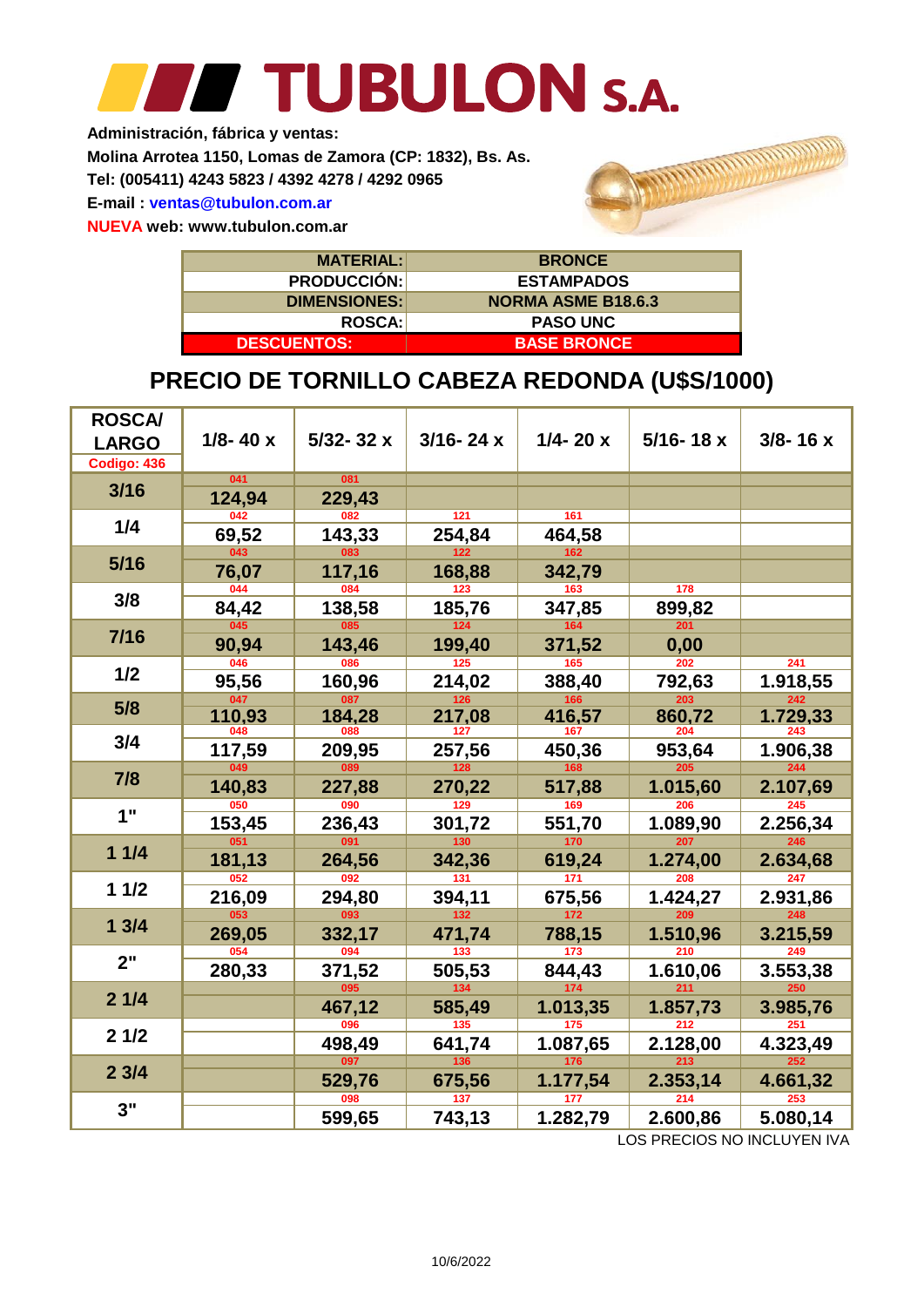#### **TORNILLO CABEZA REDONDA - CANTIDAD POR CAJA**

| <b>ROSCA/</b><br><b>LARGO</b><br>Codigo: 436 | $1/8 - 40x$      | $5/32 - 32x$ | $3/16 - 24x$     | $1/4 - 20x$               | $5/16 - 18x$     | $3/8 - 16x$      |
|----------------------------------------------|------------------|--------------|------------------|---------------------------|------------------|------------------|
| $3/16$                                       | 041              | 081          |                  |                           |                  |                  |
|                                              | 2.500            | 2.300        |                  |                           |                  |                  |
| 1/4                                          | $\overline{042}$ | 082          | 121              | 161                       |                  |                  |
|                                              | 2.400            | 2.100        | 1.700            | 950                       |                  |                  |
| $5/16$                                       | 043              | 083          | $122$            | 162                       |                  |                  |
|                                              | 2.200            | 1.900        | 1.500            | 900                       |                  |                  |
| 3/8                                          | $\overline{044}$ | 084          | $\overline{123}$ | $\overline{\mathbf{163}}$ | 178              |                  |
|                                              | 2.000            | 1.800        | 1.400            | 850                       | 450              |                  |
| 7/16                                         | 045              | 085          | $124$            | 164                       | 201              |                  |
|                                              | 1.900            | 1.700        | 1.300            | 800                       | 450              |                  |
| 1/2                                          | 046              | 086          | $\overline{125}$ | $\frac{165}{165}$         | 202              | $\overline{241}$ |
|                                              | 1.800            | 1.600        | 1.250            | 700                       | 400              | 250              |
|                                              | 047              | 087          | $\overline{126}$ | $\overline{\mathbf{166}}$ | 203              | 242              |
| 5/8                                          | 1.700            | 1.500        | 1.100            | 600                       | 350              | 200              |
|                                              | 048              | 088          | 127              | 167                       | 204              | $\overline{243}$ |
| 3/4                                          | 1.600            | 1.400        | 950              | 500                       | 350              | 200              |
|                                              | 049              | 089          | $\overline{128}$ | 168                       | 205              | 244              |
| 7/8                                          | 1.500            | 1.200        | 800              | 450                       | 300              | 150              |
|                                              | 050              | 090          | 129              | 169                       | 206              | 245              |
| 1"                                           | 1.300            | 1.000        | 700              | 400                       | 250              | 150              |
| 11/4                                         | 051              | 091          | $\overline{130}$ | 170                       | 207              | 246              |
|                                              | 1.100            | 800          | 600              | 350                       | 200              | 100              |
|                                              | 052              | 092          | $\overline{131}$ | $\overline{171}$          | 208              | $\overline{247}$ |
| 11/2                                         | 900              | 600          | 500              | 300                       | 150              | 100              |
|                                              | 053              | 093          | $\overline{132}$ | $172$                     | 209              | 248              |
| 13/4                                         | 700              | 500          | 400              | 250                       | 150              | 100              |
|                                              | $\overline{054}$ | 094          | $\overline{133}$ | $\overline{\mathbf{173}}$ | 210              | 249              |
| 2"                                           | 500              | 400          | 300              | 200                       | 150              | 100              |
|                                              |                  | 095          | 134              | 174                       | 211              | 250              |
| 21/4                                         |                  | 400          | 300              | 200                       | 100              | 50               |
|                                              |                  | 096          | $\overline{135}$ | $\overline{\mathbf{175}}$ | 212              | $\overline{251}$ |
| 21/2                                         |                  | 350          | 250              | 150                       | 100              | 50               |
|                                              |                  | 097          | 136              | $176$                     | 213              | 252              |
| 23/4                                         |                  | 350          | 250              | 150                       | 100              | 50               |
|                                              |                  | 098          | 137              | 177                       | $\overline{214}$ | 253              |
| 3"                                           |                  | 350          | 250              | 150                       | 100              | 50               |